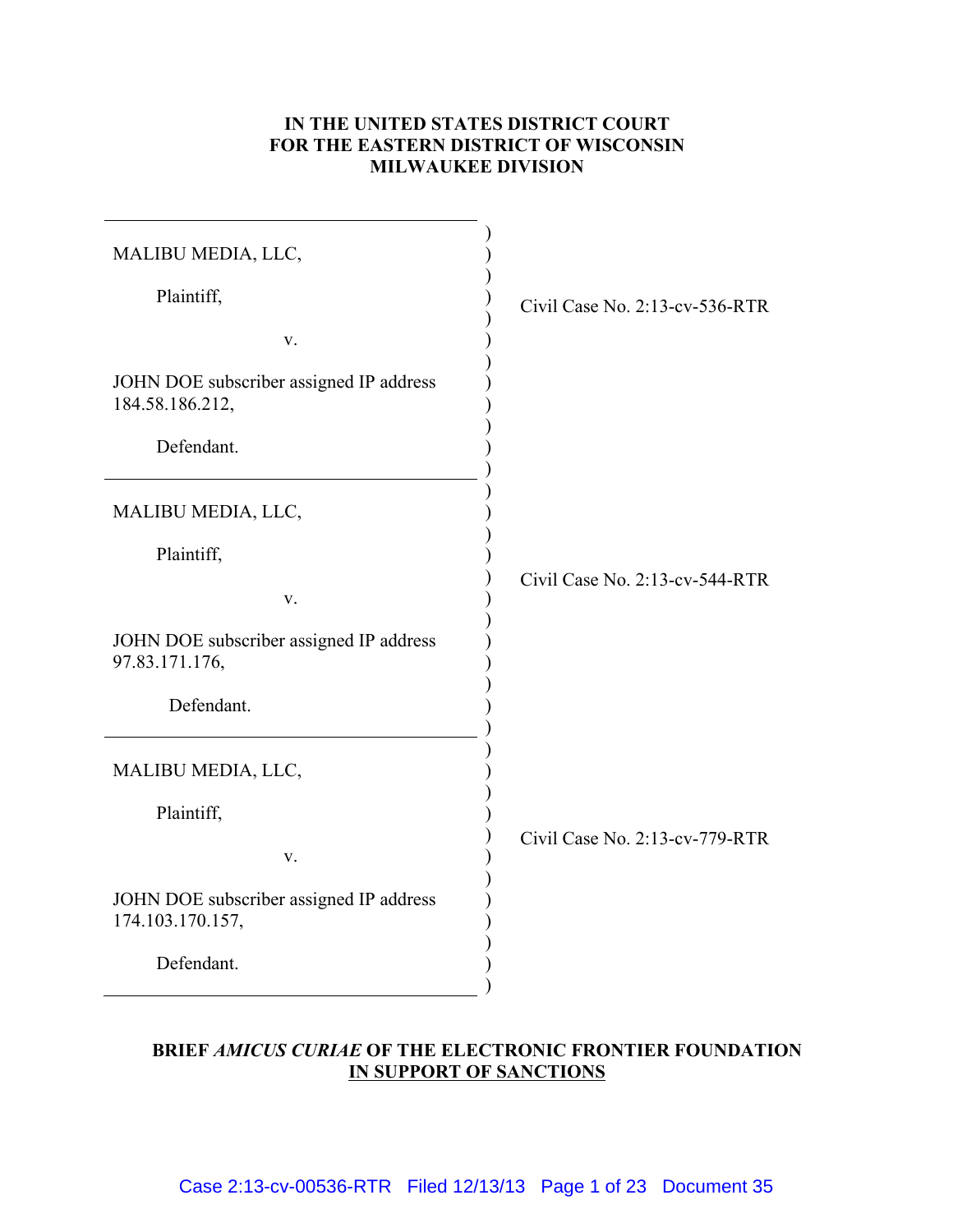# **TABLE OF CONTENTS**

| $\mathbf{I}$ . |                                                       |                                                                                                                 |
|----------------|-------------------------------------------------------|-----------------------------------------------------------------------------------------------------------------|
| II.            |                                                       |                                                                                                                 |
|                | A.                                                    | Rule 11 Forbids Filing Material With No Purpose Except to Humiliate,                                            |
|                | <b>B.</b>                                             | Rule 11 Applies to Every Paper, and Portions Thereof, Submitted to a Court4                                     |
|                | $\mathcal{C}$ .                                       |                                                                                                                 |
| III.           | MALIBU HAS NO LEGITIMATE REASON TO INCLUDE UNRELATED, |                                                                                                                 |
|                | A <sub>1</sub>                                        |                                                                                                                 |
|                | <b>B.</b>                                             | The Lewd Titles Are Not Relevant to Defendant's Identity or Any Other                                           |
| IV.            |                                                       | MALIBU'S ARGUMENTS AND CONDUCT SUGGEST THE TRUE PURPOSE OF                                                      |
| V.             |                                                       | MALIBU'S ALLEGED CORRECTIVE ACTIONS DO NOT OBVIATE RULE 11                                                      |
| VI.            |                                                       | CONCLUSION: THE COURT CAN JUSTIFIABLY CONCLUDE MALIBU<br>INCLUDES EXHIBIT C TO HARASS AND COERCE SETTLEMENT  16 |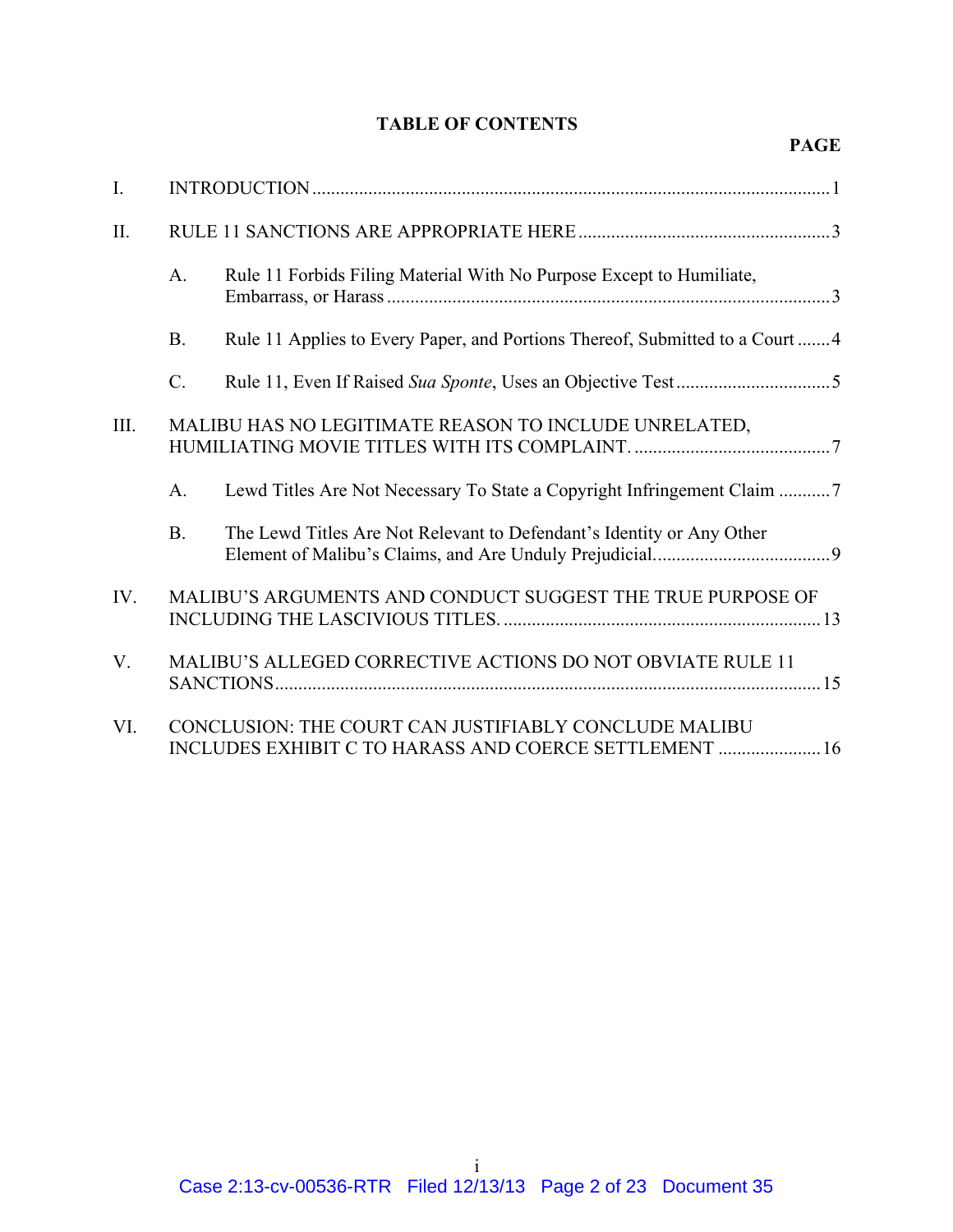# **TABLE OF AUTHORITIES**

## **Federal Cases**

| Aspacher v. Rosenthal Collins Group,                                                                                                                         |  |
|--------------------------------------------------------------------------------------------------------------------------------------------------------------|--|
| Brown v. Federation of State Medical Boards,                                                                                                                 |  |
| Burda v. M. Ecker Co.,                                                                                                                                       |  |
| Celotex Corp. v. Catrett,                                                                                                                                    |  |
| Dominguez v. Hendley,                                                                                                                                        |  |
| Dreis & Krump Mfg. Co. v. Int'l Ass'n of Machinists & Aerospace Workers, Dist. No. 8,                                                                        |  |
| Feist Publications, Inc. v. Rural Telephone Service Co., Inc.,                                                                                               |  |
| Ginter v. Northwestern Mut. Life Ins. Co.,                                                                                                                   |  |
| Golden Eagle Distrib. Corp. v. Burroughs Corp.,                                                                                                              |  |
| Harlyn Sales Corp. Profit Sharing Plan v. Kember Fin. Serv's, Inc.,                                                                                          |  |
| Hrubec v. Nat'l R.R. Passenger Corp.,                                                                                                                        |  |
| Hudson v. Moore Bus. Forms, Inc.,                                                                                                                            |  |
| In re BitTorrent Adult Film Copyright Infringement Cases, Nos. 11-3995 (DRH) (GRB),<br>12-1147 (JS) (GRB), 12-1150 (LDW) (GRB), 12-1154 (ADS) (GRB), 2012 WL |  |
| Ingenuity 13, LLC v. Doe,                                                                                                                                    |  |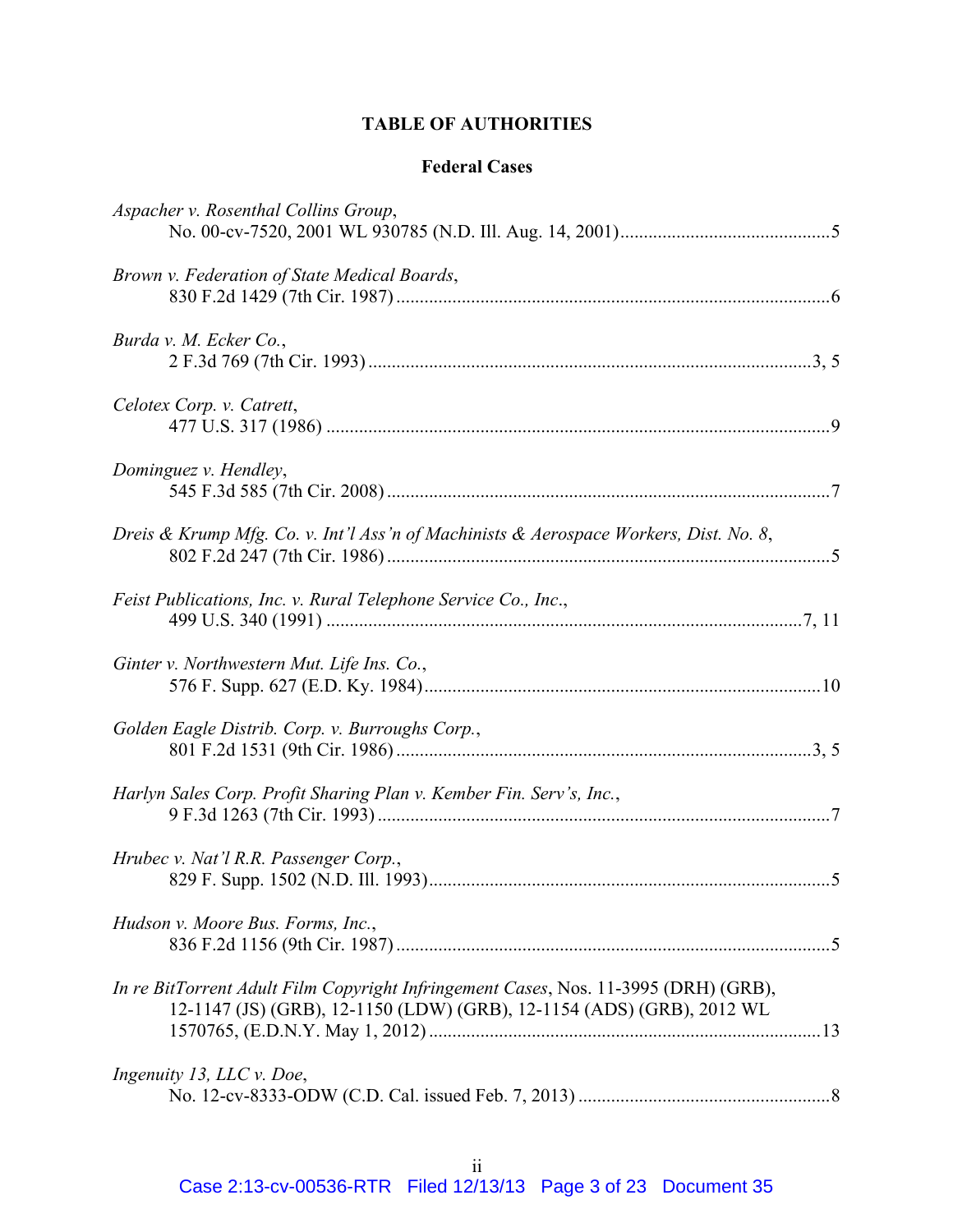| Jenkins v. Methodist Hosps. of Dallas, Inc.,                                                                            |
|-------------------------------------------------------------------------------------------------------------------------|
| Kimberly-Clark Worldwide, Inc. v. First Quality Baby Products, LLC,                                                     |
| Malibu Media LLC v. Doe,                                                                                                |
| Malibu Media LLC v. Doe,                                                                                                |
| Malibu Media LLC v. Doe,                                                                                                |
| Malibu Media LLC v. Doe,                                                                                                |
| Malibu Media LLC v. Doe,<br>Nos. 13-cv-205-WMC, et seq., 2013 WL 4821911 (W.D. Wis. Sept. 10, 2013)1, 2                 |
| Malibu Media LLC v. Does 1-23,                                                                                          |
| Malibu Media, LLC v. John Does 1-10,<br>No. 2:12-cv-3623 ODW (PJWx), 2012 WL 5382304 (C.D. Cal. Jun. 27, 2012) 2, 4, 13 |
| Malibu Media, LLC v. John Does 1-13,                                                                                    |
| Malibu Media LLC v. Tashiro,                                                                                            |
| Malibu Media, LLC v. Doe,<br>No. 3:12-cv-575-J-34TEM, 2013 WL 525352 (M.D. Fla. Feb. 13, 2013) 14                       |
| Malibu Media, LLC v. Does 1-23,                                                                                         |
| Malibu Media, LLC v. Does 1-5,                                                                                          |
| Malibu Media, LLC v. Reynolds,                                                                                          |
|                                                                                                                         |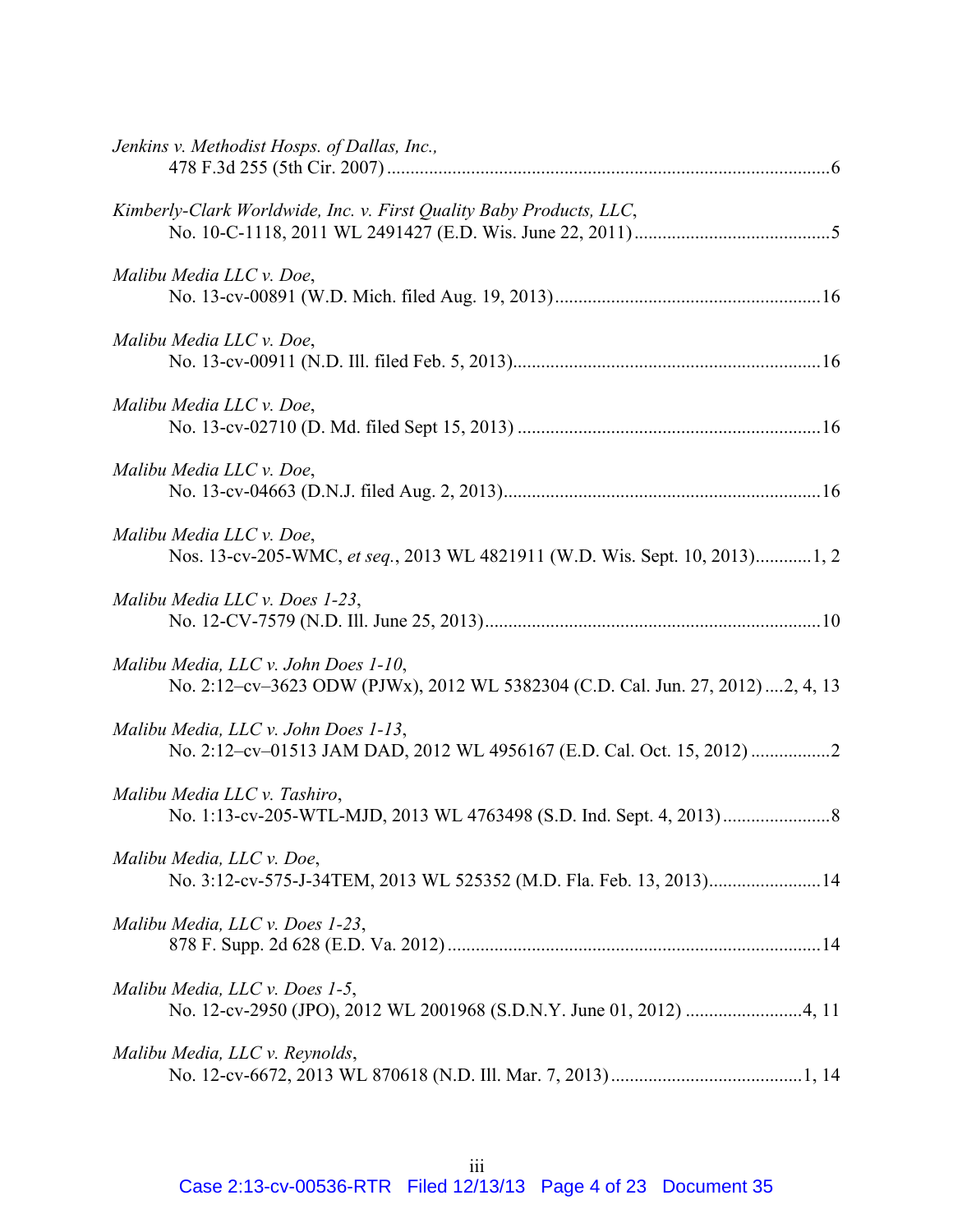| Marlin v. Moody Nat'l Bank N $\ddot{A}$ ,                         |  |
|-------------------------------------------------------------------|--|
| Mars Steel Corp. v. Cont'l Bank N.A.,                             |  |
| Mathis v. Phillips Chevrolet, Inc.,                               |  |
| Melrose v. Shearson/Am. Express, Inc.,                            |  |
| Patrick Collins, Inc. v. Doe 1,                                   |  |
| Pope v. Federal Exp. Corp.,                                       |  |
| Reed v. Lincare, Inc.,                                            |  |
| Religious Tech. Ctr. v. Netcom On-Line Commc'n Servs., Inc.,      |  |
| Retired Chicago Police Ass'n v. Firemen's Annuity & Benefit Fund, |  |
| Szabo Food Serv., Inc. v. Canteen Corp.,                          |  |
| TCYK, LLC v. Does 1-28,                                           |  |
| Thompson v. Duke,                                                 |  |
| Thorton v. Wahl,                                                  |  |
| U.S. Bank Nat'l Ass'n, N.D. v. Sullivan-Moore,                    |  |
| United States v. Chaimson,                                        |  |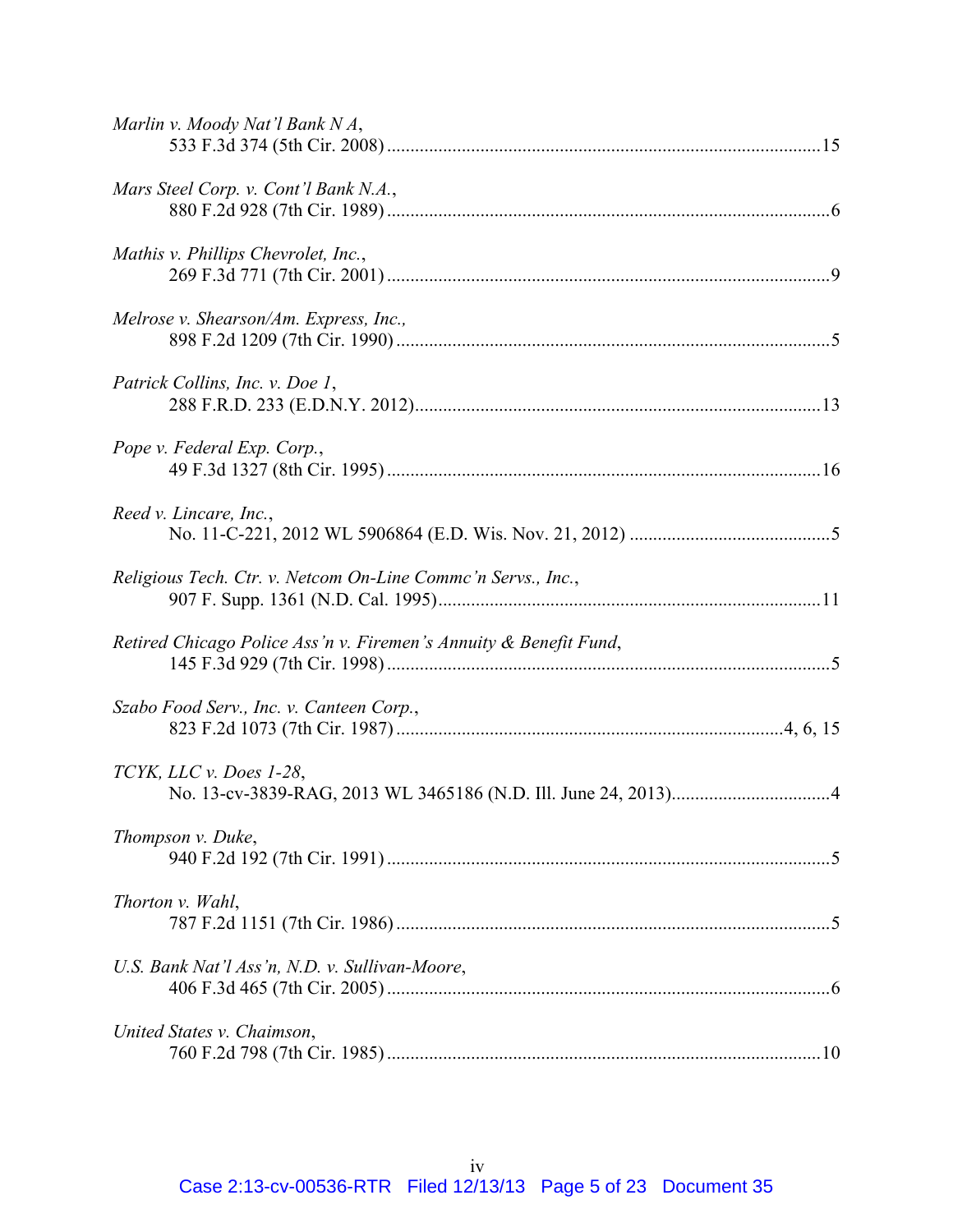| United States v. Loughry,            |  |  |
|--------------------------------------|--|--|
|                                      |  |  |
|                                      |  |  |
| Vollmer v. Publrs. Clearing House,   |  |  |
|                                      |  |  |
| Vollmer v. Selden,                   |  |  |
|                                      |  |  |
|                                      |  |  |
| Voltage Pictures, LLC v. Does 1-198, |  |  |
|                                      |  |  |
|                                      |  |  |
| Whitehead v. FoodMax of Miss.,       |  |  |
|                                      |  |  |
|                                      |  |  |
| Young v. City of Providence,         |  |  |
|                                      |  |  |
|                                      |  |  |
| Zembezia Film Ltd v. Does 1-66,      |  |  |
|                                      |  |  |
| <b>Federal Rules</b>                 |  |  |
|                                      |  |  |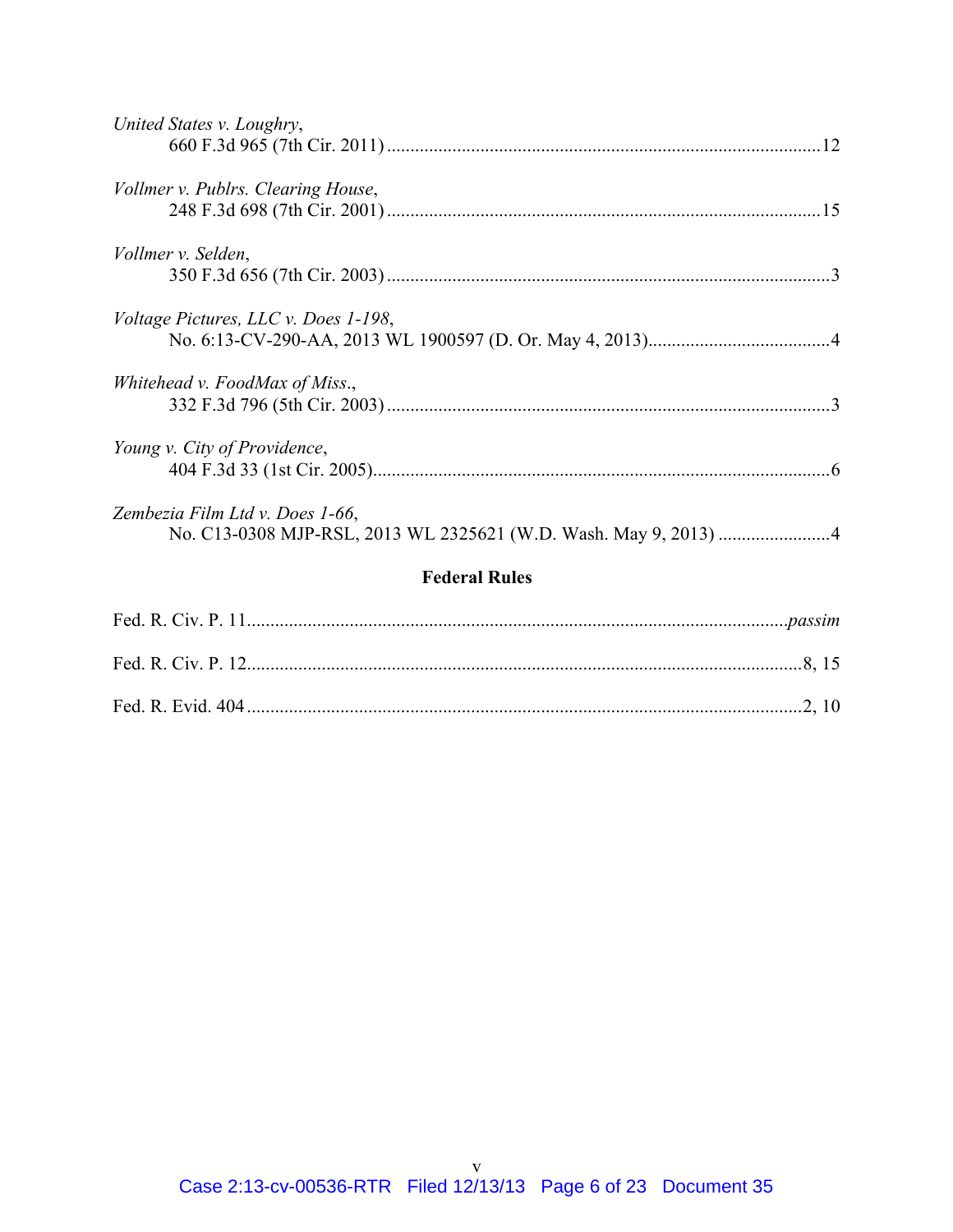#### **I. INTRODUCTION**

In this action, as in many others, Malibu Media LLC ("Malibu") attached to its complaint a list of files that it says the defendant downloaded illegally. Many of the files appear to be pornographic films with very lewd and embarrassing titles. As the Court noted, Malibu makes no copyright infringement claim, indeed no claim at all, concerning these hundreds of files. Decision and Order, Case 2:13-cv-00536-RTR, *et seq.*, Sept. 17, 2013 (ECF No. 18). Accordingly, this Court ordered Malibu to show cause "why attaching Exhibit C to the complaints in the above captioned cases does not violate Rule 11(b)." *Id.*

This Court was persuaded by the reasoning of Judge Conley in the Western District of Wisconsin, who issued sanctions against Malibu's counsel because of its "regular practice of attaching an apparently unrelated and embarrassing 'Exhibit C'" to its complaints in order to "harass and intimidate defendants into early settlements by use of the salacious nature of others' materials, rather than [by] the merit of [Malibu's] own copyright claims." *Malibu Media LLC v. Doe*, Nos. 13-cv-205-WMC, *et seq.*, 2013 WL 4821911, at \*1 (W.D. Wis. Sept. 10, 2013) ("Sanctions Order").

*Amicus curiae* Electronic Frontier Foundation ("EFF") respectfully submits that Malibu and its counsel should be sanctioned here just as Malibu's counsel was sanctioned by Judge Conley: the salacious but irrelevant titles on Malibu's "Exhibit C" serve no legitimate purpose in a complaint. Their only purpose is to "persuade many initially anonymous defendants to reach early settlements out of fear of being 'outed' should the lawsuit proceed." Sanctions Order 2 (citing *Malibu Media, LLC v. Reynolds*, No. 12-cv-6672, 2013 WL 870618, at \*6-8 (N.D. Ill. Mar. 7, 2013) (reviewing cases on this point)). Filing papers for harassment and embarrassment is forbidden by Fed. R. Civ. P.  $11(b)(2)$ .

As explained in detail below, Malibu's response makes three critical legal errors. First, it incorrectly asserts that its purported subjective beliefs are sufficient. Judge Conley dismissed this very argument: "sanctions may be warranted where an objectively reasonable attorney should know that: (1) there is no real need to take a given litigation action; *and* (2) the action would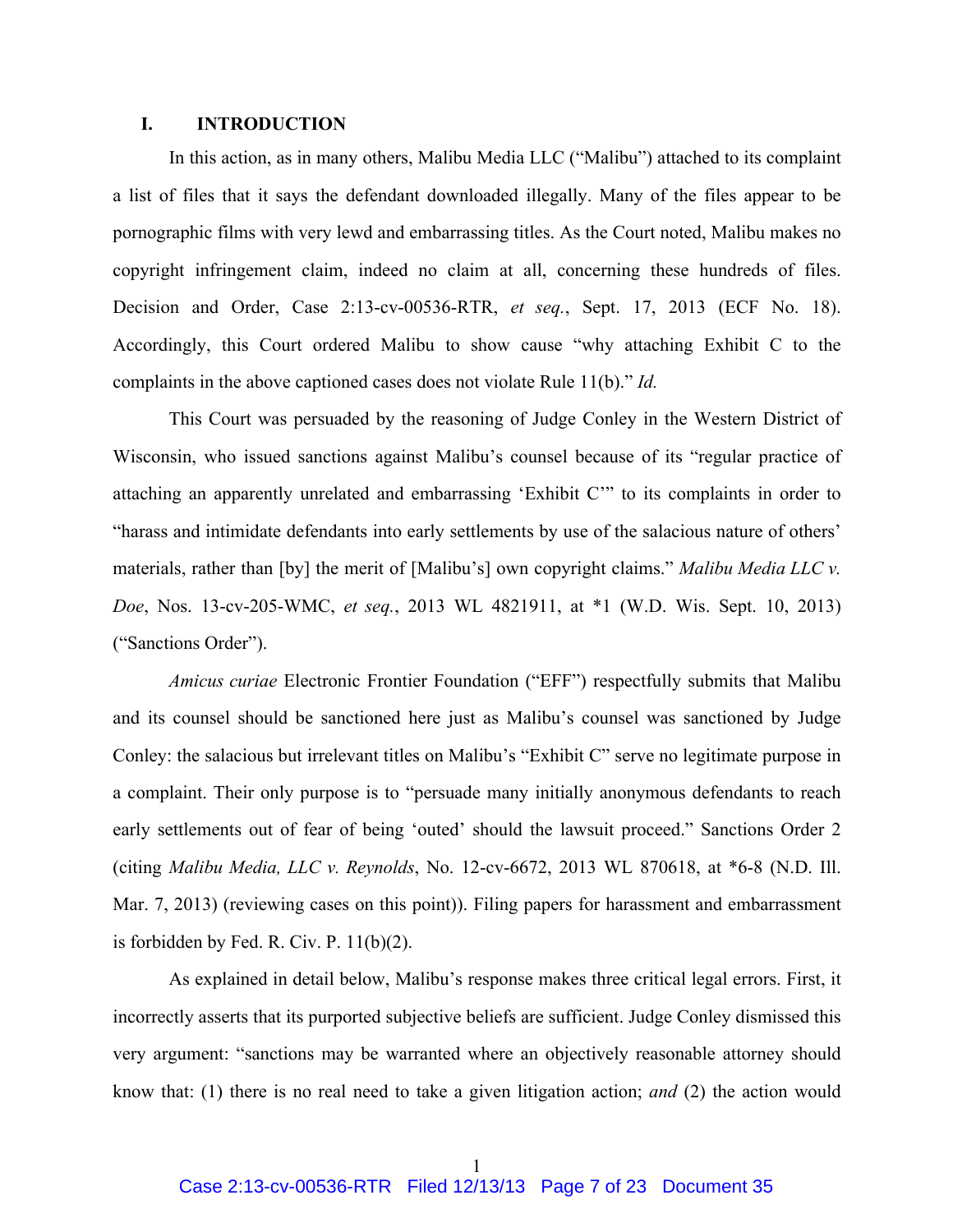substantially harass or embarrass the opposing party." Sanctions Order 8. If subjective intent were the only standard, it would only encourage attorneys to cross the line and then baldly assert good faith when challenged, relying on the difficulties of proving intent.

Second, Malibu asserts that the proffer of evidence in Exhibit C is a necessary and proper part of a complaint. Yet, despite its length, Malibu's response to the OSC gives no valid reason for filing "Exhibit C" on the public docket *with its complaint*. Judge Conley found this excuse was "specious" because the complaints in Malibu's cases "are easily specific enough to survive a motion to dismiss." Sanctions Order 5.

Third, Malibu errs when it asserts that Exhibit C could be properly introduced as evidence under the Federal Rules of Evidence. To the contrary, "the rules of evidence . . . almost certainly would exclude on prejudice grounds the admissibility of any of these outrageous titles, [despite] whatever marginal, probative value they may arguably have." *Id.* These titles are forbidden as "propensity" evidence, designed to paint a picture of the defendant as a habitual user of hardcore and deviant pornography. Fed. R. Evid. 404. Malibu's response admits this improper purpose. Plaintiff's Resp. to the Ct.'s Order to Show Cause, 40-41 (ECF No. 23) ("Malibu Resp.").

Malibu's litigation tactics also show that the purpose of including the salacious titles is solely to harass. Sanctions Order 3 (recounting that an OSC was issued because Exhibit C "serves no pleading purpose and appears calculated principally to harass defendants in violation of Fed. R. Civ. P. 11(b)"). Numerous courts have expressed concern over the potential for unjust, coercive settlements in Malibu's cases, with one describing them as "essentially an extortion scheme." *Malibu Media, LLC v. John Does 1-10*, No. 2:12–cv–3623 ODW (PJWx), 2012 WL 5382304, at \*4 (C.D. Cal. June 27, 2012); *accord* Sanctions Order 9 (holding that these cases "already give off an air of extortion"); *Malibu Media, LLC v. John Does 1-13*, No. 2:12–cv– 01513 JAM DAD, 2012 WL 4956167, at \*2 n.2 (E.D. Cal. Oct. 15, 2012). Malibu's response to the OSC abdicates any responsibility for removing unnecessary and unfairly prejudicial material from its complaint – and relies on the courts to do so in every case it files. Malibu's response and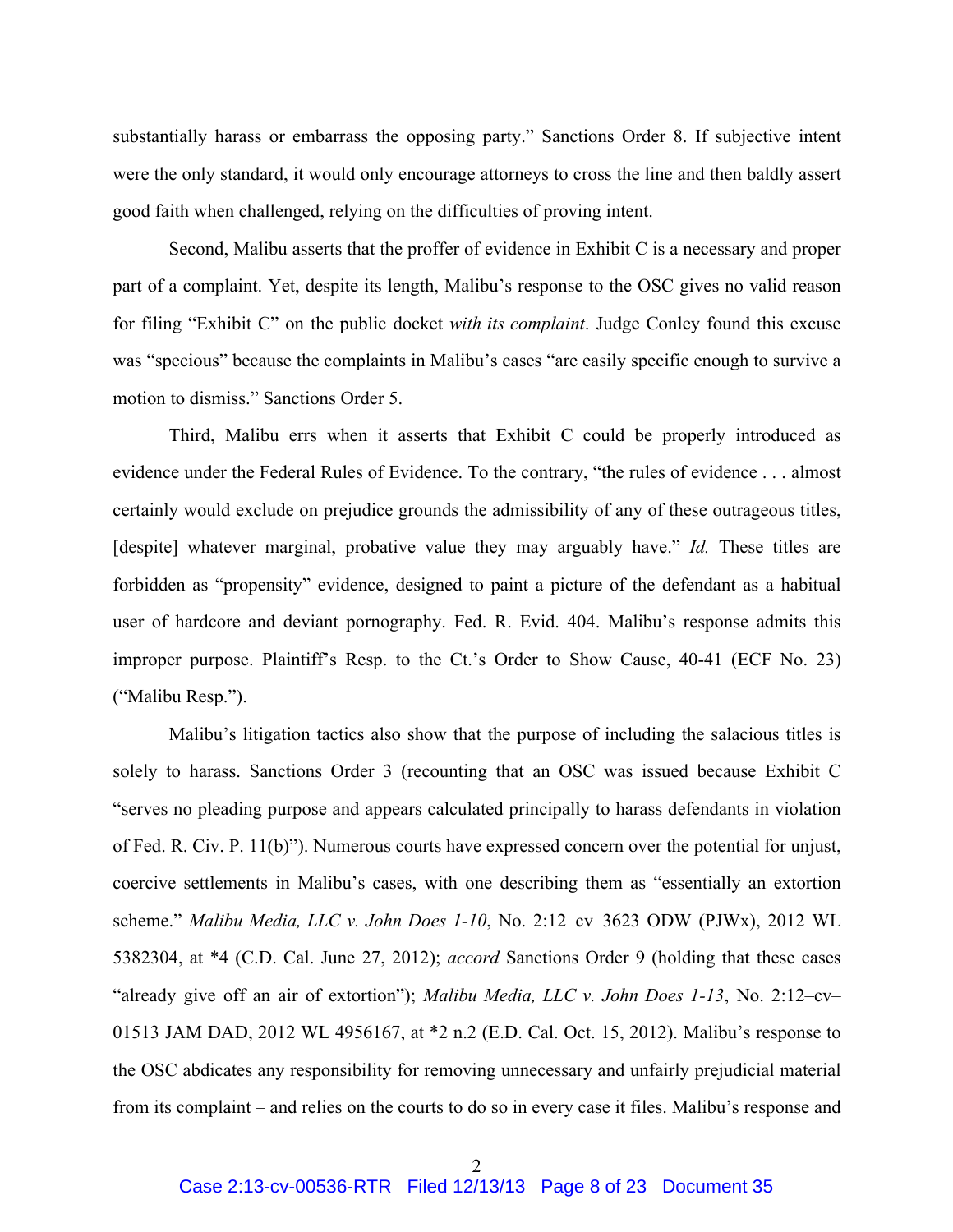other conduct strongly suggest that it pursues and harasses the person whose name is on the Internet subscription that Malibu identifies, regardless of that person's liability – aided of course by Exhibit C's threat of public humiliation.

While a copyright holder has the right to enforce its copyrights, including through a campaign of lawsuits against members of the public, "[c]ounsel enforcing these rights . . . must already be aware that these cases are fraught with circumstances that could embarrass the putative defendant . . . and strongly influence [the defendant] to settle even a meritless suit just to make the case go away . . . ." Sanctions Order 9. Because Malibu's stated reasons for including the salacious titles with its complaints – or even proffering them as evidence at a later date – ring hollow, and because Malibu's own response and other conduct show a clear purpose to use them to coerce nuisance value settlements, Malibu has violated Rule 11. Moreover, this is not the first time Malibu has violated this Rule.

#### **II. RULE 11 SANCTIONS ARE APPROPRIATE HERE**

### **A. Rule 11 Forbids Filing Material With No Purpose Except to Humiliate, Embarrass, or Harass**

"Parties [or] their attorneys violate Rule 11 when they bring legal action for any improper purpose, such as to harass or needlessly increase the cost of litigation." *Burda v. M. Ecker Co.*, 2 F.3d 769, 773 (7th Cir. 1993); *see also Golden Eagle Distrib. Corp. v. Burroughs Corp.*, 801 F.2d 1531, 1537 (9th Cir. 1986) (Rule 11 was intended to curb "misusing judicial procedures as a weapon for personal or economic harassment"); *see also Vollmer v. Selden*, 350 F.3d 656, 659 (7th Cir. 2003) (citations omitted) ("Rule 11 provides that, if an attorney presents a motion to a court for 'any improper purpose, such as to harass or to cause unnecessary delay or needless increase in the cost of litigation,' monetary sanctions may be imposed."). Filing a document to embarrass a party is also sanctionable under Rule 11(b). *Whitehead v. FoodMax of Miss*., 332 F.3d 796 (5th Cir. 2003) (finding "no meaningful distinction" between a purpose to harass and a purpose to embarrass). Filing a document solely for the "purpose of getting paid to go away" is also sanctionable. *Vollmer,* 350 F.3d at 660.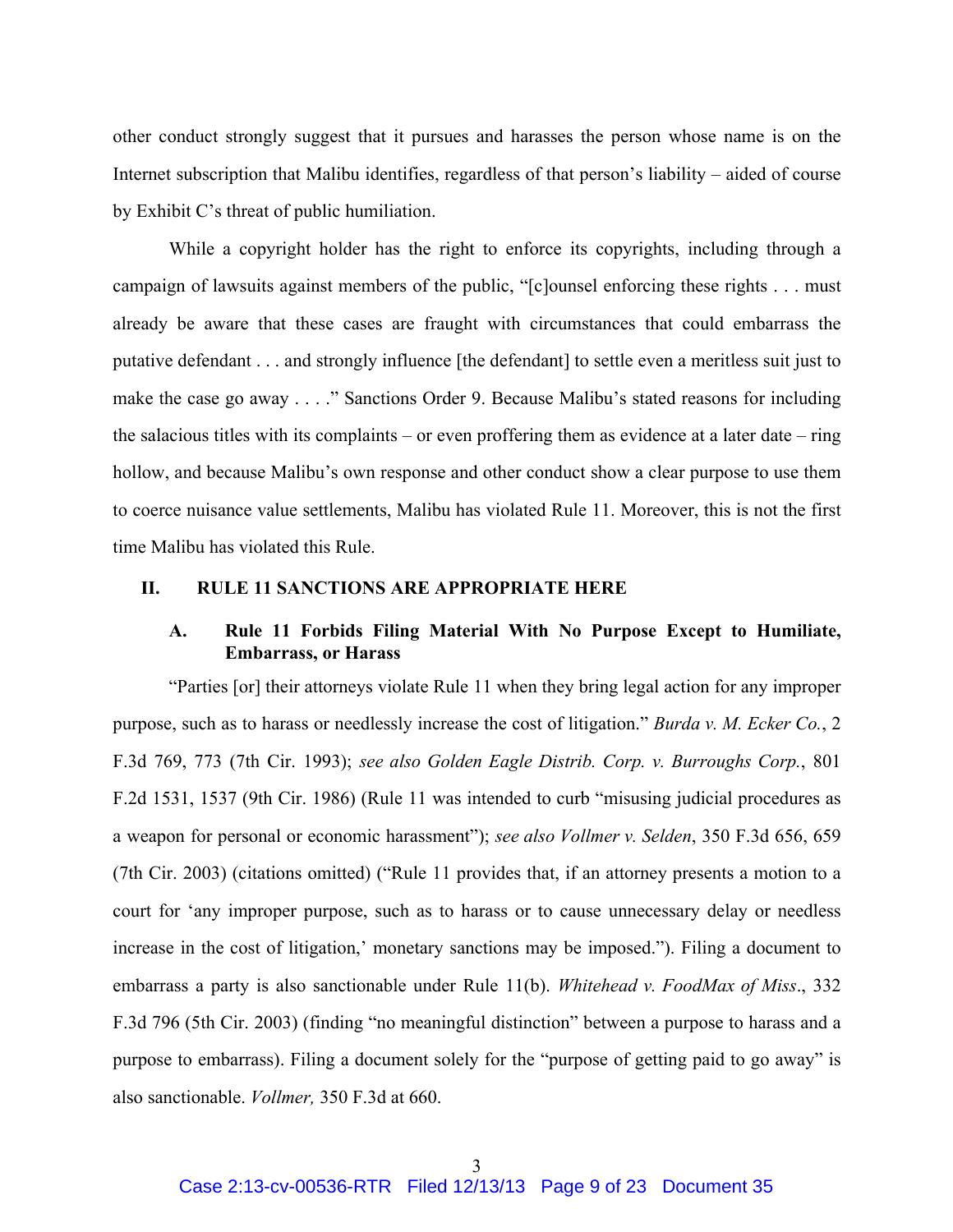Here, "[n]othing is gained by filing [Exhibit C] publicly in unredacted form, except to harass and embarrass defendants into early settlements." Sanctions Order 5. Courts have recognized the "risk of receiving coercive phone calls threatening public filings that link them to alleged illegal copying and distribution of pornographic films, if a settlement fee is not forthcoming." *Malibu Media, LLC v. Does 1-5*, No. 12-cv-2950 (JPO), 2012 WL 2001968, at \*2 (S.D.N.Y. June 1, 2012). "The risk of a shake-down is compounded when the claims involve allegations that a defendant downloaded and distributed sexually explicit material." *Id*. at \*1. "[T]he potential for abuse is very high. The infringed work is a pornographic film. To save himself from embarrassment, even if he is not the infringer, the subscriber will very likely pay the settlement price." *Malibu Media LLC*, 2012 WL 5382304, at \*2; *see also* Sanctions Order 9 ("[E]xplicit references to . . . outrageous or potentially embarrassing materials copyrighted by a non-client" can be leveraged to "force earlier, larger settlements . . . .").

Sanctioning Malibu here does not entail holding Malibu "to a different standard than other federal court litigants", Malibu Resp. 34, on the basis of Malibu's being an adult film distributor. The "potential for abuse" exists whenever "the judicial authority of the United States may be used to wrest improvident settlements from pro se litigants under threat of huge statutory penalties." *Zembezia Film Ltd v. Does 1-66*, No. C13-0308 MJP-RSL, 2013 WL 2325621, at \*1 (W.D. Wash. May 9, 2013); *see also Voltage Pictures, LLC v. Does 1-198*, No. 6:13-CV-290- AA, 2013 WL 1900597, at \*1 (D. Or. May 4, 2013); *TCYK, LLC v. Does 1-28*, No. 13-cv-3839- RAG, 2013 WL 3465186, at \*4 (N.D. Ill. June 24, 2013) (ordering plaintiff not to disclose defendants' identities publicly, even though the "sensitive and highly personal nature" of pornography accusations were not a factor in the case). Malibu's *litigation conduct*, not its business, provides ample grounds for sanctions here.

#### **B. Rule 11 Applies to Every Paper, and Portions Thereof, Submitted to a Court**

Rule 11 applies to every "paper" presented to a court, "whether by signing, filing, submitting, or later advocating it." Fed. R. Civ. P. 11(b); *see also Szabo Food Serv., Inc. v. Canteen Corp.*, 823 F.2d 1073, 1077 (7th Cir. 1987) ("Rule 11 is designed to discourage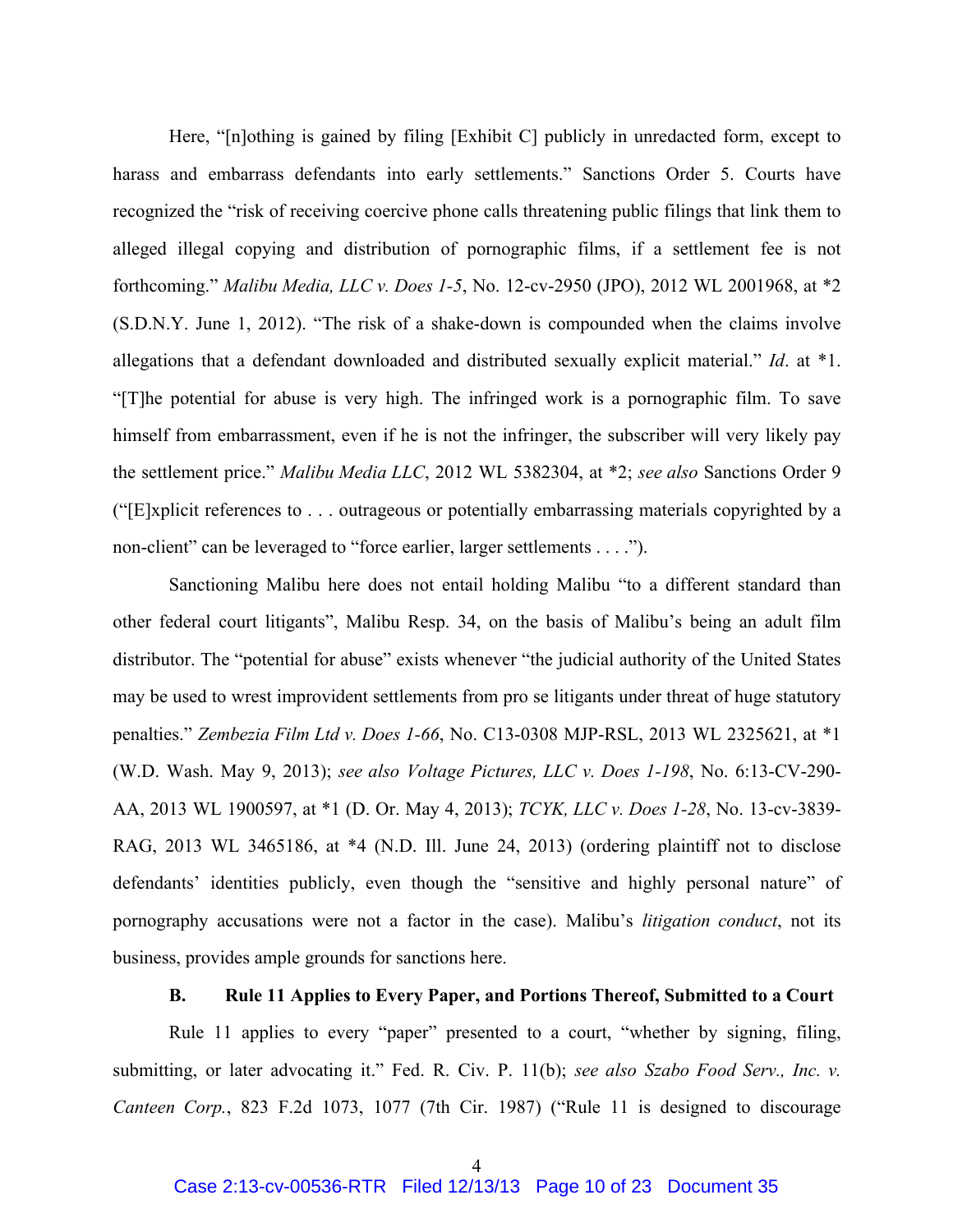unnecessary complaints and other filings."). Rule 11 does *not* require that an entire complaint lack legitimate purpose for sanctions; that *part* of a complaint violates Rule 11 is sufficient. *Retired Chicago Police Ass'n v. Firemen's Annuity & Benefit Fund*, 145 F.3d 929, 935-36 (7th Cir. 1998) ("'Rule 11 may be applied to a single aspect of a document so that the sufficiency of some portions of a signed paper will not immunize it in its entirety.'") (citation omitted); *Melrose v. Shearson/Am. Express, Inc.,* 898 F.2d 1209, 1215 (7th Cir. 1990) ("A litigant cannot expect to avoid all sanctions under Rule 11 merely because the pleading or motion under scrutiny was not *entirely* frivolous."); *Hudson v. Moore Bus. Forms, Inc.*, 836 F.2d 1156, 1163 (9th Cir. 1987) (holding frivolous damages claim was sanctionable even though merits claim was colorable).

#### **C. Rule 11, Even If Raised** *Sua Sponte***, Uses an Objective Test**

The test for a Rule 11(b) violation is primarily objective: whether the conduct at issue was reasonable under the circumstances. *Dreis & Krump Mfg. Co. v. Int'l Ass'n of Machinists & Aerospace Workers, Dist. No. 8*, 802 F.2d 247, 255 (7th Cir. 1986); *Reed v. Lincare, Inc.*, No. 11-C-221, 2012 WL 5906864, at \*9 (E.D. Wis. Nov. 21, 2012) ("The test of Rule 11 is objective.") (citing *Thorton v. Wahl*, 787 F.2d 1151, 1154 (7th Cir. 1986)); *Kimberly-Clark Worldwide, Inc. v. First Quality Baby Products, LLC*, No. 10-C-1118, 2011 WL 2491427, at \*1 (E.D. Wis. June 22, 2011) ("The Seventh Circuit employs a standard of 'objective reasonableness' by considering whether 'a reasonable attorney would have or should have known' that his conduct violated Rule 11.") (citing *Thompson v. Duke*, 940 F.2d 192, 195 (7th Cir. 1991)); *Aspacher v. Rosenthal Collins Group*, No. 00-cv-7520, 2001 WL 930785, at \*7 (N.D. Ill. Aug. 14, 2001) ("Rule 11 does not require the Court to find that the party or his attorney acted in objective or subjective bad faith; rather, the court only needs to undertake an objective inquiry into whether the party or his counsel should have known that his position is groundless.") (internal quotation marks omitted) (citing *Burda*, 2 F.3d at 774); *Hrubec v. Nat'l R.R. Passenger Corp.*, 829 F. Supp. 1502, 1507 (N.D. Ill. 1993); *see also Golden Eagle*, 801 F.2d at 1536 (Rule 11's "objective standard" was intended to be "more stringent than the original

Case 2:13-cv-00536-RTR Filed 12/13/13 Page 11 of 23 Document 35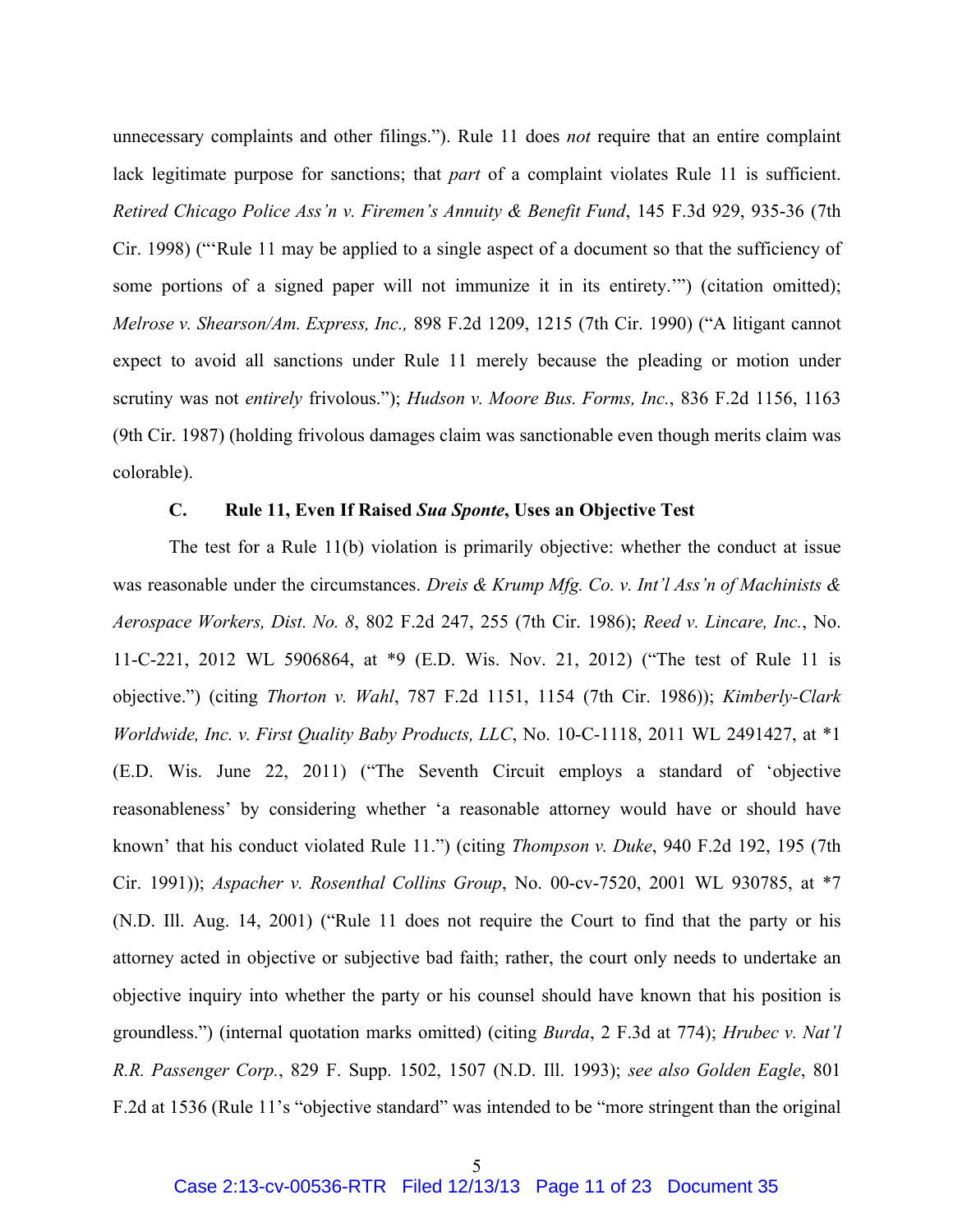good faith formula"). The filer's subjective intent is relevant as a secondary matter, allowing sanctions for improper subjective purposes, even if the party can concoct an objective basis. *Szabo*, 823 F.2d at 1083 ("[A]n objectively sufficient basis for its claim . . . is not enough. . . . Rule 11 has a subjective component as well.").

Malibu argues that a plaintiff's subjective good faith shields it from Rule 11 liability. Malibu Resp. 27-28. This is a misreading of *Szabo* and *Brown v. Federation of State Medical Boards*, 830 F.2d 1429 (7th Cir. 1987). In *Szabo*, the Seventh Circuit held that if the plaintiff had "an objectively sufficient basis" for its complaint, the district court should still consider the plaintiff's subjective intent as a potential ground for Rule 11 sanctions. 823 F.2d at 1083. The Court did *not* hold, as Malibu misleadingly suggests, Malibu Resp. 27-28, that a party's selfserving declaration of subjective good faith excuses an objectively improper filing. Likewise, *Brown* held that the 1983 revision to Rule 11 was intended to *increase* the scope of conduct forbidden by the rule by focusing on objective reasonableness. 830 F.2d at  $1435$ <sup>1</sup>

Moreover, courts have held that standards for Rule 11 sanctions should be the same, regardless whether they are raised *sua sponte* or by parties. *Young v. City of Providence*, 404 F.3d 33, 39 (1st Cir. 2005) (different substantive requirements would be "at odds with the plain language of Rule 11"); *Jenkins v. Methodist Hosps. of Dallas, Inc.,* 478 F.3d 255, 265 (5th Cir. 2007) (there is no "basis for making a distinction based on who initiates the sanctions inquiry").

Accordingly, Malibu cannot excuse its actions simply by pleading that it had pure motives. *U.S. Bank Nat'l Ass'n, N.D. v. Sullivan-Moore*, 406 F.3d 465, 470 (7th Cir. 2005) ("Rule 11 establishes an objective test, and as we have repeatedly observed, an 'empty head but a pure heart is no defense.'") (citation omitted); Sanctions Order 8 ("'[I]t is not enough that the attorneys' subjective belief and purpose are innocent; it is also necessary that such mental state

<sup>1</sup> *Brown*, moreover, is no longer good law. *See Mars Steel Corp. v. Cont'l Bank N.A.*, 880 F.2d 928 (7th Cir. 1989).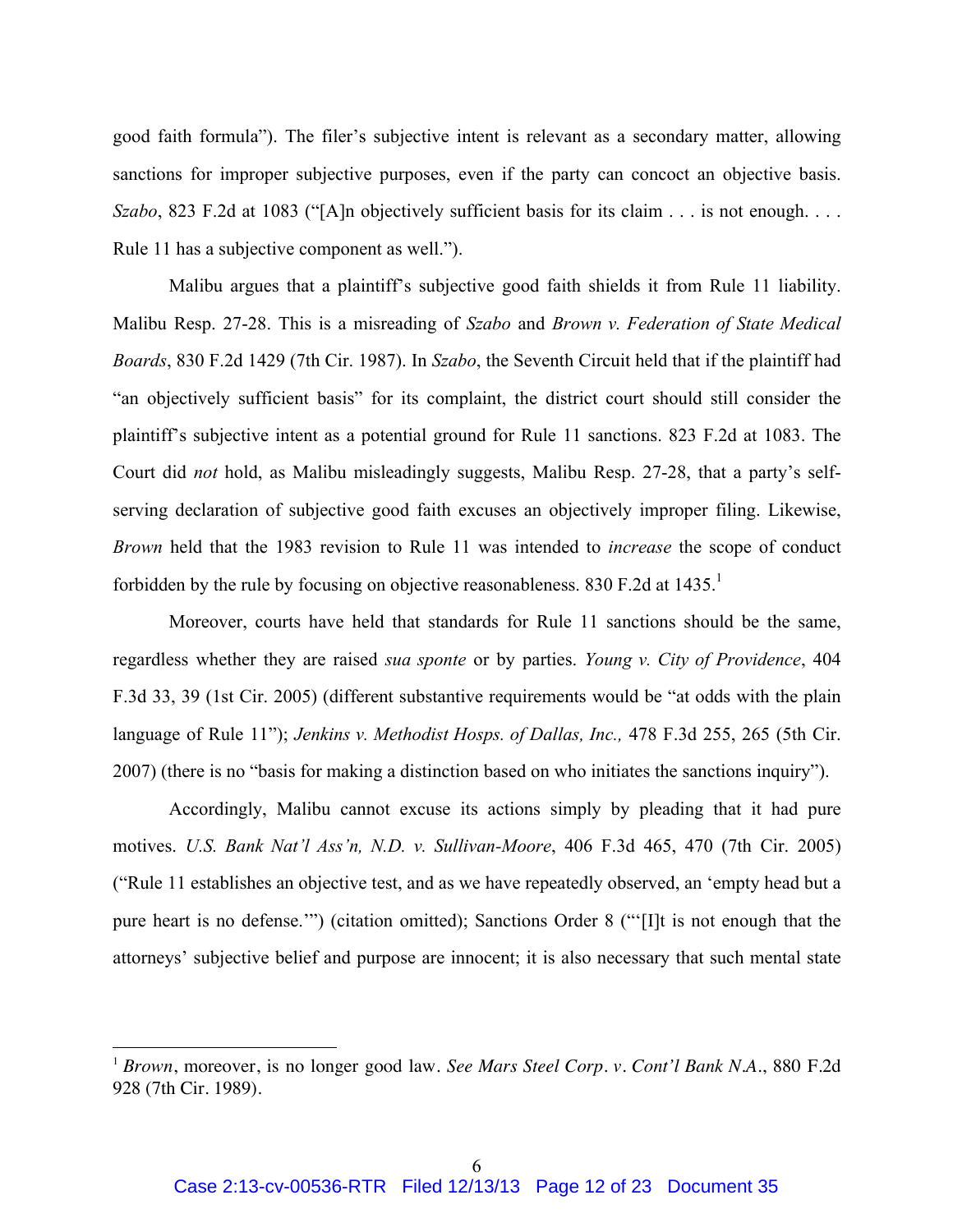be based upon reasonable inquiry [and] objectively analyzed . . . .'") (quoting *Harlyn Sales Corp. Profit Sharing Plan v. Kember Fin. Serv's, Inc.*, 9 F.3d 1263, 1270 (7th Cir. 1993)).

### **III. MALIBU HAS NO LEGITIMATE REASON TO INCLUDE UNRELATED, HUMILIATING MOVIE TITLES WITH ITS COMPLAINT.**

"Malibu Media's denials [of ill intent] do not pass the smell test, and any denial of improper motive by its counsel does not pass the laugh test." Sanctions Order 8. All of Malibu's stated reasons for filing embarrassing but irrelevant movie titles with its complaints crumble under scrutiny.

#### **A. Lewd Titles Are Not Necessary To State a Copyright Infringement Claim**

No law, rule, practice, or legitimate strategy compels Malibu to include highly explicit movie titles with its complaints without making any claim for infringement of those titles. As Judge Conley recognized, all of Malibu's "proffered reasons for submitting" Exhibit C do not "survive scrutiny." Sanctions Order 4. "The purpose of a complaint is to put the defendant on notice of the claim that is being asserted against him, her, or it . . . ." *Dominguez v. Hendley*, 545 F.3d 585, 590 (7th Cir. 2008) (noting that material not in a pleading may still be used at trial). Copyright infringement has only two elements: ownership of a valid copyright and infringement by the defendant of one or more exclusive rights of the copyright holder. *Feist Publications, Inc. v. Rural Telephone Service Co., Inc*., 499 U.S. 340, 361 (1991). Accordingly, including "a plethora of information about the defendant beyond their merely having downloaded Malibu Media's movies," Malibu Resp. 19, does not make either element of the claim more plausible.

Exhibit C alleges, in effect, that someone using the defendant's Internet connection downloaded other files in which Malibu does not hold copyright. That allegation, taken as true, will not help Malibu because its complaint is already "easily specific enough to survive a motion to dismiss on plausibility grounds without the addition of Exhibit C." Sanctions Order 5. Likewise, even if Malibu proves the defendant downloaded every work on Exhibit C, but fails to prove copying of its own works, its lawsuit will still fail.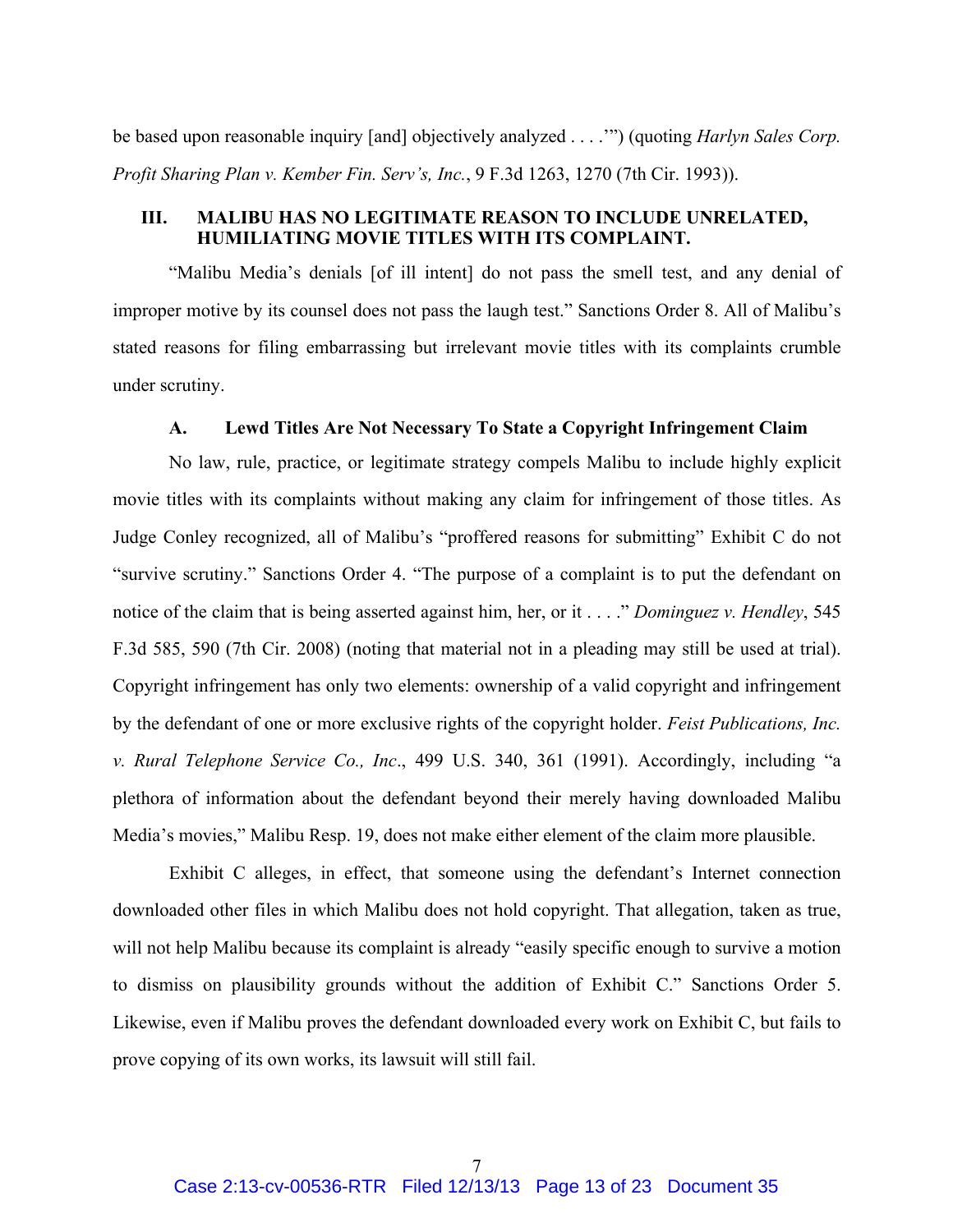Rules 11 and 12(b)(6) do not require Malibu to include the salacious titles. Sanctions Order 5-6 (holding purported Rule 12(b)(6) justification as "specious" and Rule 11 justification as "[e]qually disingenuous"). In *Ingenuity 13, LLC v. Doe*, the court ordered the plaintiff to show cause why it should not be sanctioned for serving a complaint on an Internet user based only on "an [Internet Protocol] address, the name of the Bittorrent client used, the alleged time of download," and a "hunch" that the infringer is a pubescent male. No. 12-cv-8333-ODW (C.D. Cal. issued Feb. 7, 2013) 5-6 (ECF No. 48) ("Ingenuity OSC"). The sanctions were based on the plaintiff's counsel's "blatant lie" to the court about the thoroughness of their pre-suit investigation, not on the quantum of allegations in the complaint. Order Issuing Sanctions 6 (ECF No. 130), *id.* ("[T]he Court is not as troubled by their lack of reasonable investigation as by their cover-up."). Although Judge Wright suggested in dicta that "Plaintiff can compile its tracking data to determine whether other copyrighted videos were downloaded under the same IP address," Ingenuity OSC 6-7, nothing in his opinion remotely suggests that naming all such copyrighted videos in its complaint, including those likely to embarrass and to coerce an unjust settlement, is "necessary for a plaintiff to comply with" Rule 11. Malibu Resp. 19.

Malibu's remaining reasons for including the lewd titles in Exhibit C fail to distinguish between a pleading and a proffer of evidence. Malibu asserts that "the electronic evidence associated with defendants' connections to all or some of the content on Exhibit C paints a picture of a person," and that "because Plaintiff attached Exhibit C to the Complaint, the defendant will be less likely to deny the infringement because he knows Malibu Media can associate him with those things." Malibu Resp. 15. But even if "some of the content on Exhibit C" was actually probative of a defendant's identity and liability – and as discussed below, most of it is not – Malibu "could achieve these same results by pleading that it has a much more comprehensive list of materials and, if a defendant refuses to acquiesce or assist, providing the actual list to him or her directly and confidentially." Sanctions Order 5 (citing *Malibu Media LLC v. Tashiro*, No. 1:13-cv-205-WTL-MJD, 2013 WL 4763498, at \*7 (S.D. Ind. Sept. 4, 2013).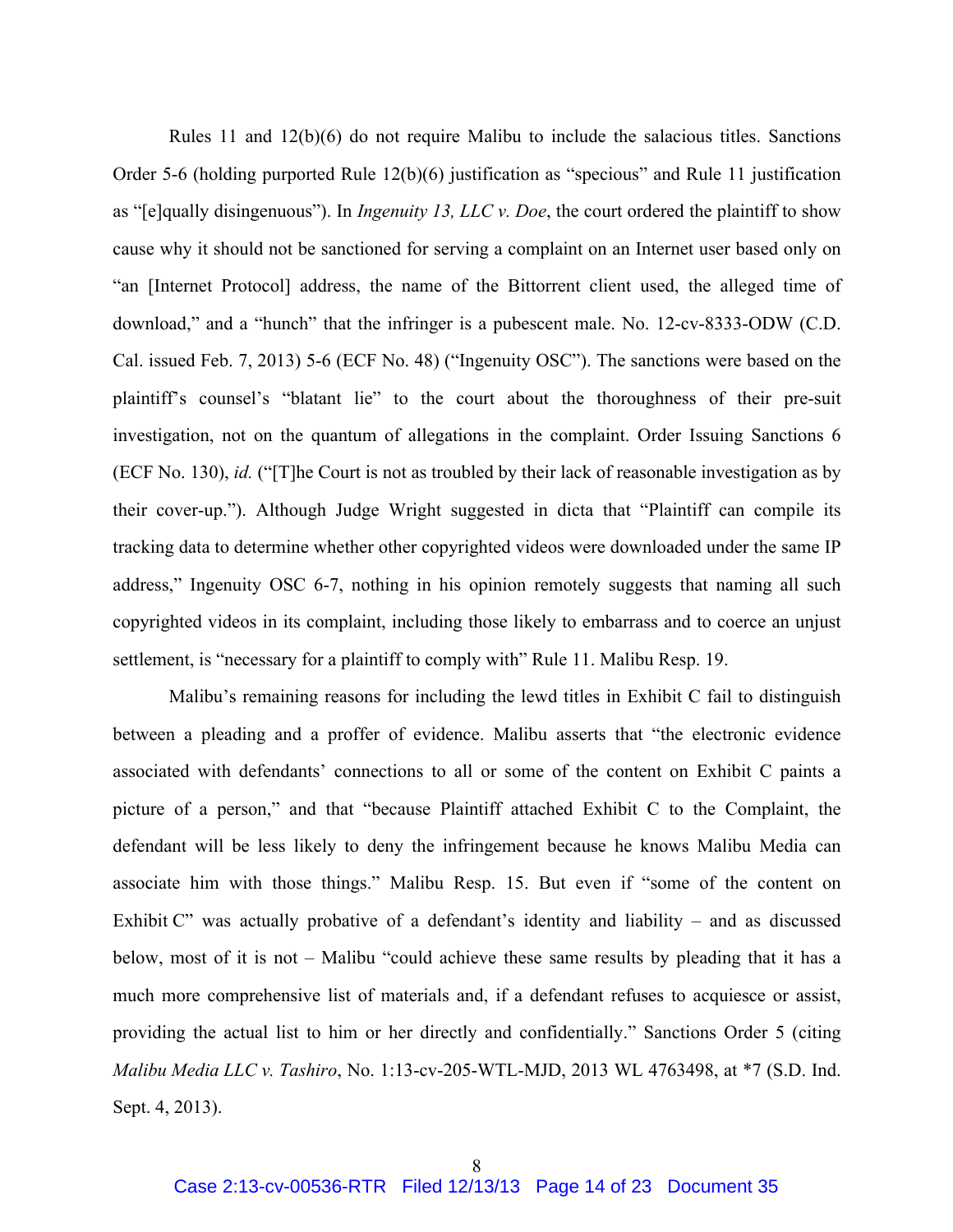If Malibu is put to its proof, it *cannot* rely on exhibits to its complaint, but must introduce the information on Exhibit C as part of the sworn testimony of an expert witness or other admissible evidence. *See Celotex Corp. v. Catrett*, 477 U.S. 317, 324 (1986) (a motion for summary judgment "requires the nonmoving party to go beyond the pleadings"). Including Exhibit C *in the complaints* cannot "assist Plaintiff in proving that a defendant is a BitTorrent user," "that the infringer resides in the subscriber's house," "that a defendant had knowledge of the infringement," or any other fact, because a complaint is not evidence. Malibu Resp. 17-18.

Malibu also asserts that "Exhibit C is attached to complaints for the purpose of allowing an innocent subscriber to review it and identify the infringer." Malibu Resp. 16. Even assuming that an innocent subscriber would be so familiar with other people's tastes in adult entertainment to identify who downloaded what, Malibu fails to explain why a confidential letter to the subscriber would not accomplish the same purpose. Sanctions Order 5-6.

## **B. The Lewd Titles Are Not Relevant to Defendant's Identity or Any Other Element of Malibu's Claims, and Are Unduly Prejudicial.**

As Exhibit C is not evidence, its admissibility under the Federal Rules of Evidence is not before the Court. Nonetheless, the salacious titles in Exhibit C are likely *not* admissible as evidence, and Malibu will likely *not* be able to use those titles to prove a defendant's identity or any other of Malibu's stated purposes. Sanctions Order 5. The inadmissibility of those titles is further proof that Malibu has no legitimate reason for including them with its complaints.

The Seventh Circuit's test for admissibility of prior acts has four parts:

(1) the evidence must be directed toward establishing something at issue other than a party's propensity to commit the act charged; (2) the other act must be similar enough and close enough in time to be relevant to the matter at issue; (3) the evidence must be such that the jury could find that the act occurred and the party in question committed it; and (4) the prejudicial effect of the evidence must not substantially outweigh its probative value.

*Mathis v. Phillips Chevrolet, Inc.*, 269 F.3d 771, 775-76 (7th Cir. 2001) (citation omitted). Throughout its response, Malibu attempts to confuse the issue by discussing *other* material it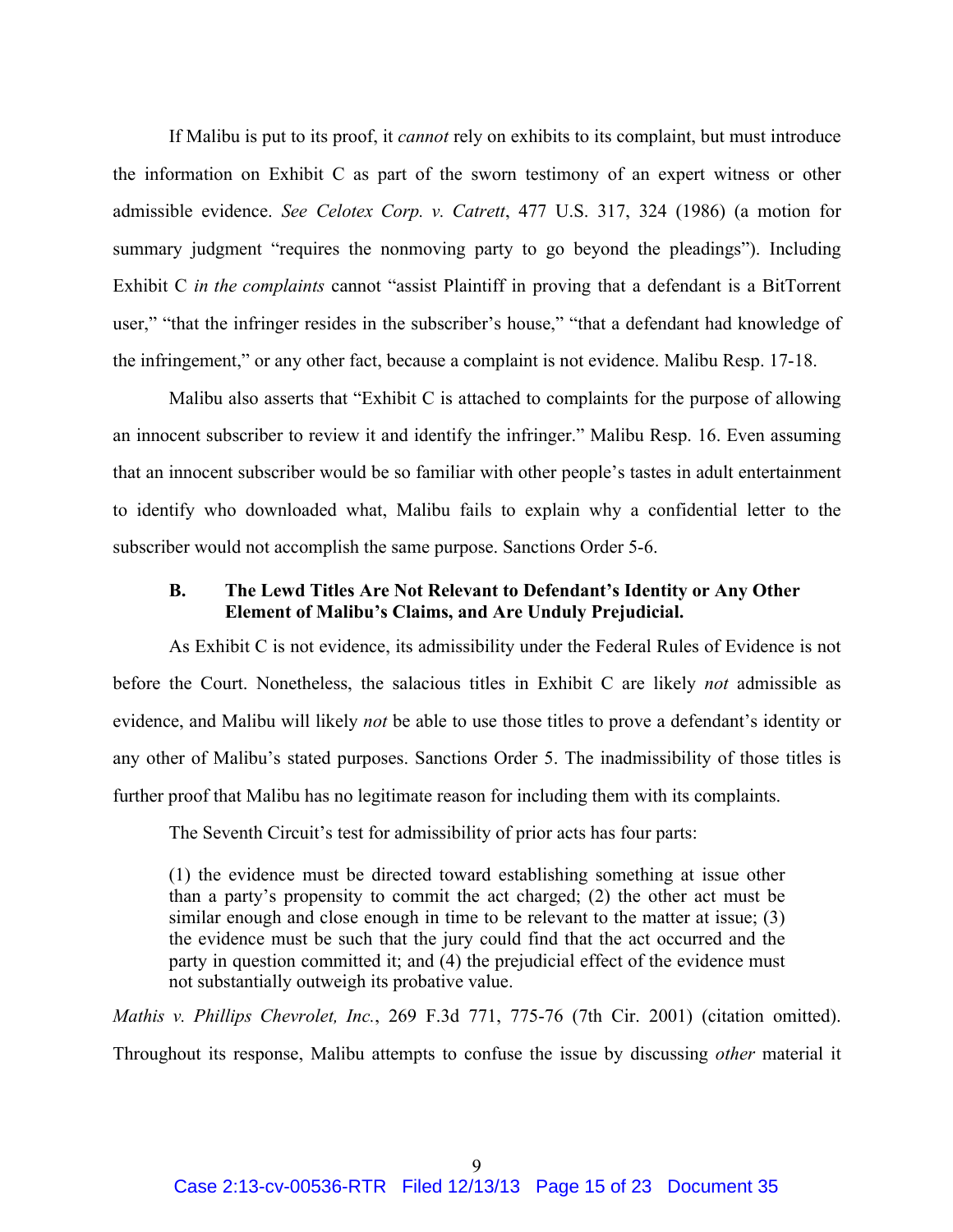includes or hypothetically might include in Exhibit C. But the focus of the Court's OSC is the pornographic titles, and those titles fail the Seventh Circuit's test.

The lewd titles are directed at showing a defendant's propensity to infringe copyright, a purpose forbidden by the Rules of Evidence. "According to Rule 404(b), evidence of other acts cannot be introduced to establish the defendant's bad character or to show his propensity to commit the act in question simply because he committed a similar act in the past." *United States v. Chaimson*, 760 F.2d 798, 804 (7th Cir. 1985); *see also Ginter v. Northwestern Mut. Life Ins. Co.*, 576 F. Supp. 627, 630 (E.D. Ky. 1984) ("It seems beyond peradventure of doubt that the drafters of F.R. Evid. 404(a) explicitly intended that all character evidence, except where 'character is at issue' was to be excluded" in civil cases.). Yet Malibu admits the forbidden propensity purpose explicitly in its response: "Just as where a person who is obsessed with violence is more likely to commit murder, a person who uses BitTorrent every day to steal content from other intellectual property holders is more likely to steal Plaintiff's content through BitTorrent." Malibu Resp. 41.

In a hearing on a similar case in the Northern District of Illinois, Judge Durkin asked Malibu's counsel about this Court's OSC:

THE COURT: Well, what's the point of naming basically porno movies as an attachment to a complaint other than to put undue pressure on a defendant?

MS. SCHULZ: Your Honor, I can answer that. And we are responding to Judge Crocker's rule to show cause. The – in some cases the expanded discovery includes 25 pages of downloads which are not concerned – we're not looking for adult entertainment subjects in there. And, actually, those are of little relevance to us. What we're looking at is the propensity to download.

Transcript of Proceedings Before the Honorable Thomas M. Durkin 9-10, *Malibu Media LLC v. Does 1-23*, No. 12-CV-7579 (N.D. Ill. June 25, 2013).

Regarding the third factor, the marginal probative value of the pornographic titles on Exhibit C is slight, at best. Sanctions Order 5. An IP address identifies, at most, an Internet subscription that can be used by multiple people. "The fact that a copyrighted work was illegally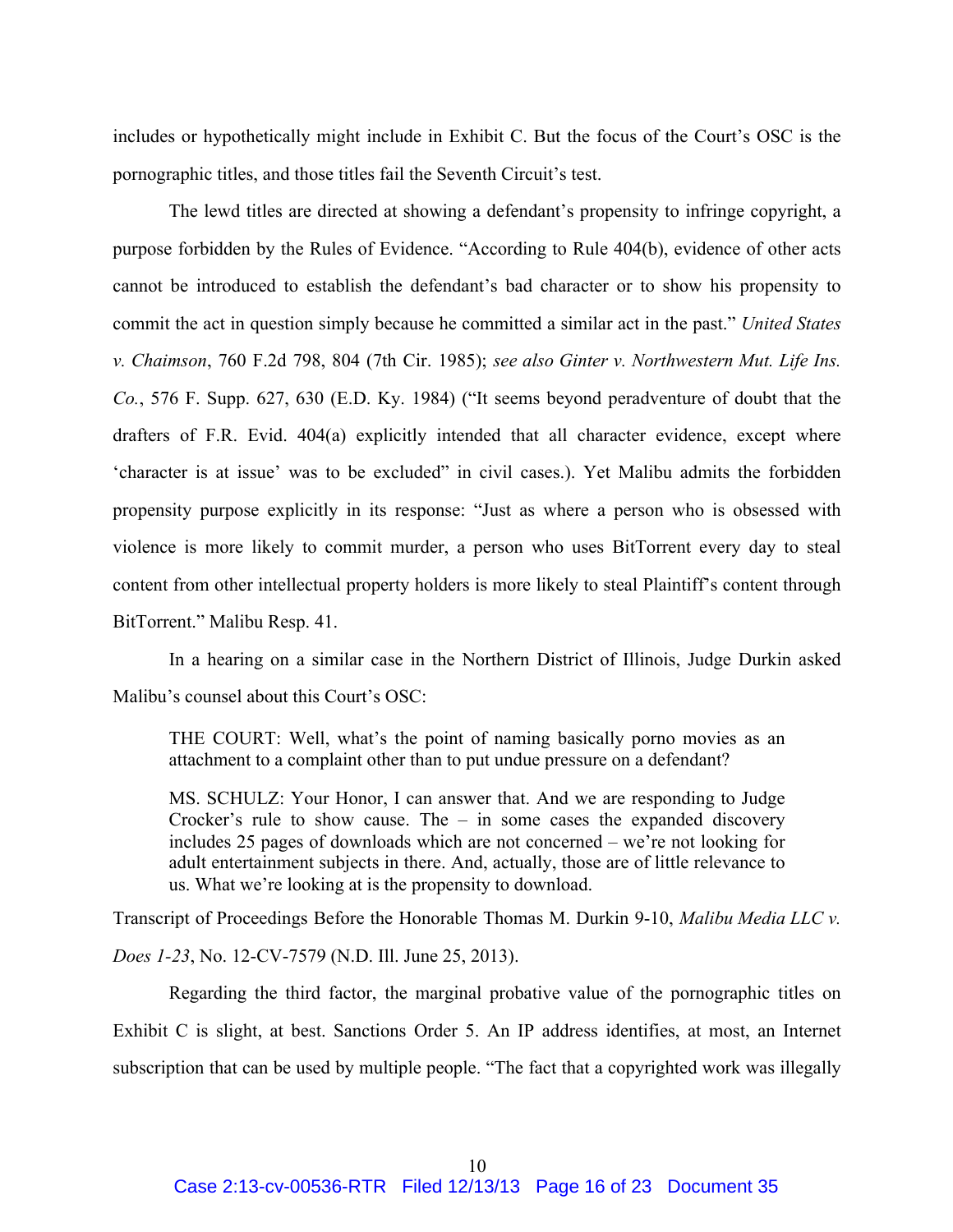downloaded from a certain IP address does not necessarily mean that the owner of that IP address was the infringer." *Malibu Media, LLC*, 2012 WL 2001968, at \*1.

Not everything that is or could be listed in Exhibit C is equally probative of a downloader's identity. It is easy to construct a convenient hypothetical, as Malibu does, whereby correlating a highly distinctive download such as "occupational software called SolarWinds," or having used a particular screen name in an online game, helps identify who was using an IP address.2 Malibu Resp. 15, 20.

In contrast, the pornographic films listed on Exhibit C do no more to prove the downloader's identity than the Malibu film on which the claim of copyright infringement is based. The only inference Malibu claims to draw from these films (other than the defendant's "propensity to download") is that the downloader "is a heterosexual man," Malibu Resp. 15, an inference that could be drawn equally from downloading of Malibu's own film.<sup>3</sup> Moreover, if Malibu does have evidence of downloads that suggest distinctive traits or identifying characteristics, any additional probative value of the lewdly titled films shrinks to insignificance.

Malibu makes passing reference to a few other, hypothetical evidentiary purposes for Exhibit C: defendant's "knowledge of the infringement" and "intent." Malibu Resp. 18, 43. It does not explain why downloading an item from the Exhibit C list would show knowledge or intent about the separate copyrighted work. In any event, direct copyright infringement is a strict liability tort and neither knowledge nor intent is a required element; Malibu has no need to prove them. *Feist*, 499 U.S. at 361; *Religious Tech. Ctr. v. Netcom On-Line Commc'n Servs., Inc.*, 907 F. Supp. 1361, 1370 (N.D. Cal. 1995).

<sup>&</sup>lt;sup>2</sup> However, if there were multiple users of the subscriber's wireless Internet connection, the fact that one user used a particular screen name would say little about whether that user or another user downloaded the film at issue. Malibu's arguments are based on the false premise that identifying one actor on an IP address identifies all others. To the contrary, in a multi-user household, one person might use the computer to play World of Warcraft, while another checks the stock market, and a third visits ESPN's website.

<sup>&</sup>lt;sup>3</sup> The "hunch" that a "pubescent male" must be the infringer of pornographic films is the very leap of logic that Judge Wright found insufficient to justify a complaint. Ingenuity OSC 5-6.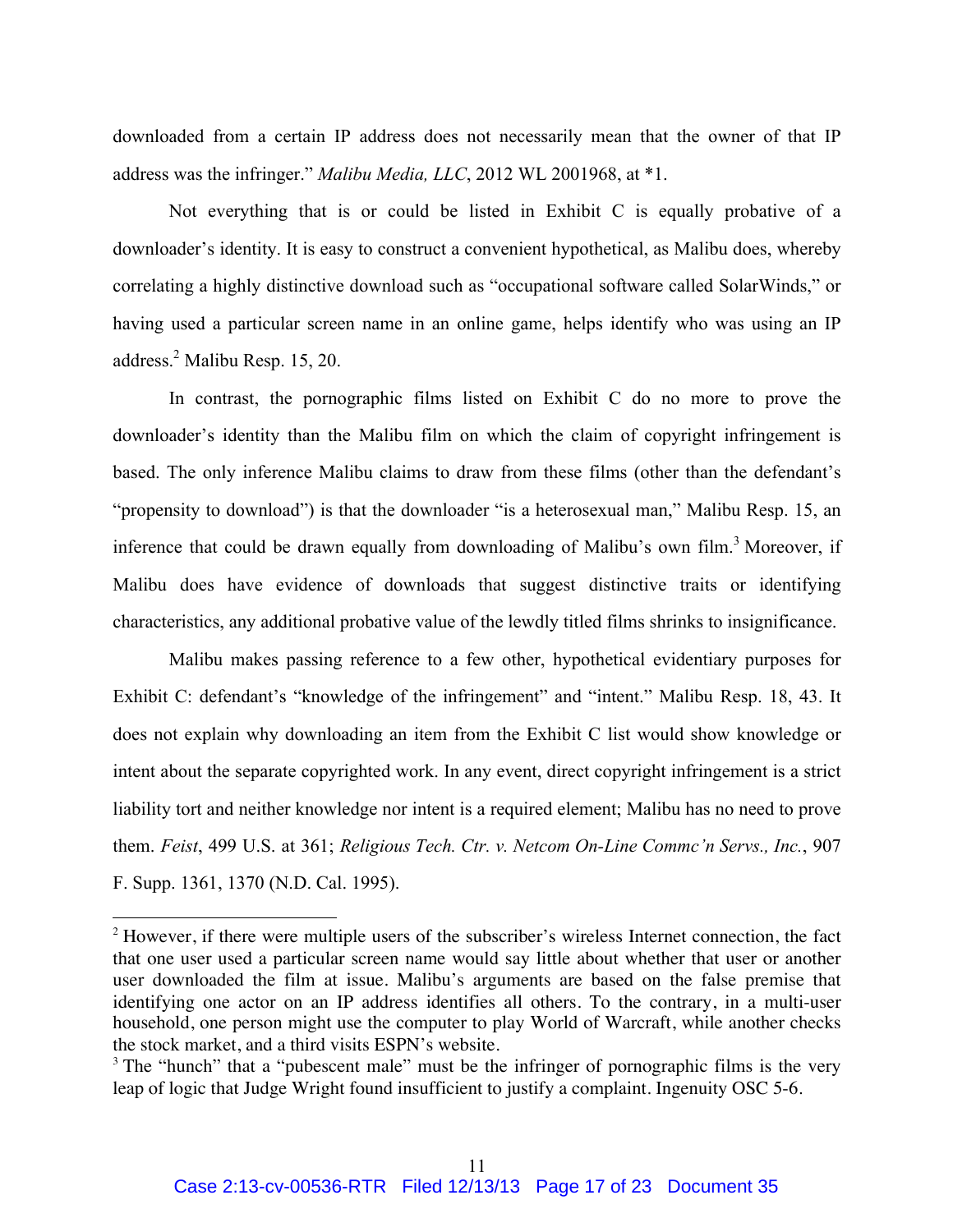Under the fourth factor, a court evaluates whether the danger of unfair prejudice substantially outweighs the probative value of the salacious titles. Here, Judge Conley correctly held that any probative value of those titles is marginal at best. Sanctions Order 2, 5, 7. On the other hand, the "far more disturbing lewd, unusual and unredacted titles", *id.* at 3, can devastate a defendant's reputation, family, personal and professional relationships, and even his or her livelihood simply by association. That accusation is an obvious example of unfair prejudice, which far outweighs any minimal probative value those titles might hold. *See United States v. Loughry*, 660 F.3d 965, 974 (7th Cir. 2011) (holding that district judge abused discretion by admitting "hard-core" child pornography images that were not part of the crime charged; finding that such images "have a strong tendency to produce intense disgust" and "made [the defendant] appear more despicable to the jury" than the crime charged).

Here, prejudicial effect substantially outweighs probative value, especially given that the titles are minimally probative. Sanctions Order 5. Propensity is a classic form of prejudicial effect, and so is damage to reputation. Given the obvious danger of unfair prejudice, claiming that the titles might conceivably be used to show identity does not make them admissible, especially when alternative, less inflammatory information relating to, *e.g*., fly-fishing and the White Sox, is available. Malibu Resp. 15.

Finally, Malibu suggests that because its complaints request permanent injunctions, using the salacious titles to prove "a likelihood of future conduct" becomes important enough to overcome the unfair prejudice those titles cause. Malibu Resp. 42. Not so. Including a request for injunctive relief in a complaint does not give the plaintiff a free pass to introduce propensity evidence and unfairly prejudicial material.

Exhibit C is not evidence. But should Malibu attempt to proffer the salacious but irrelevant titles in Exhibit C as evidence at summary judgment or trial, their obvious purpose as propensity evidence and their inflammatory and prejudicial nature would likely bar their use. This further shows that Malibu includes them with its complaints for an improper purpose.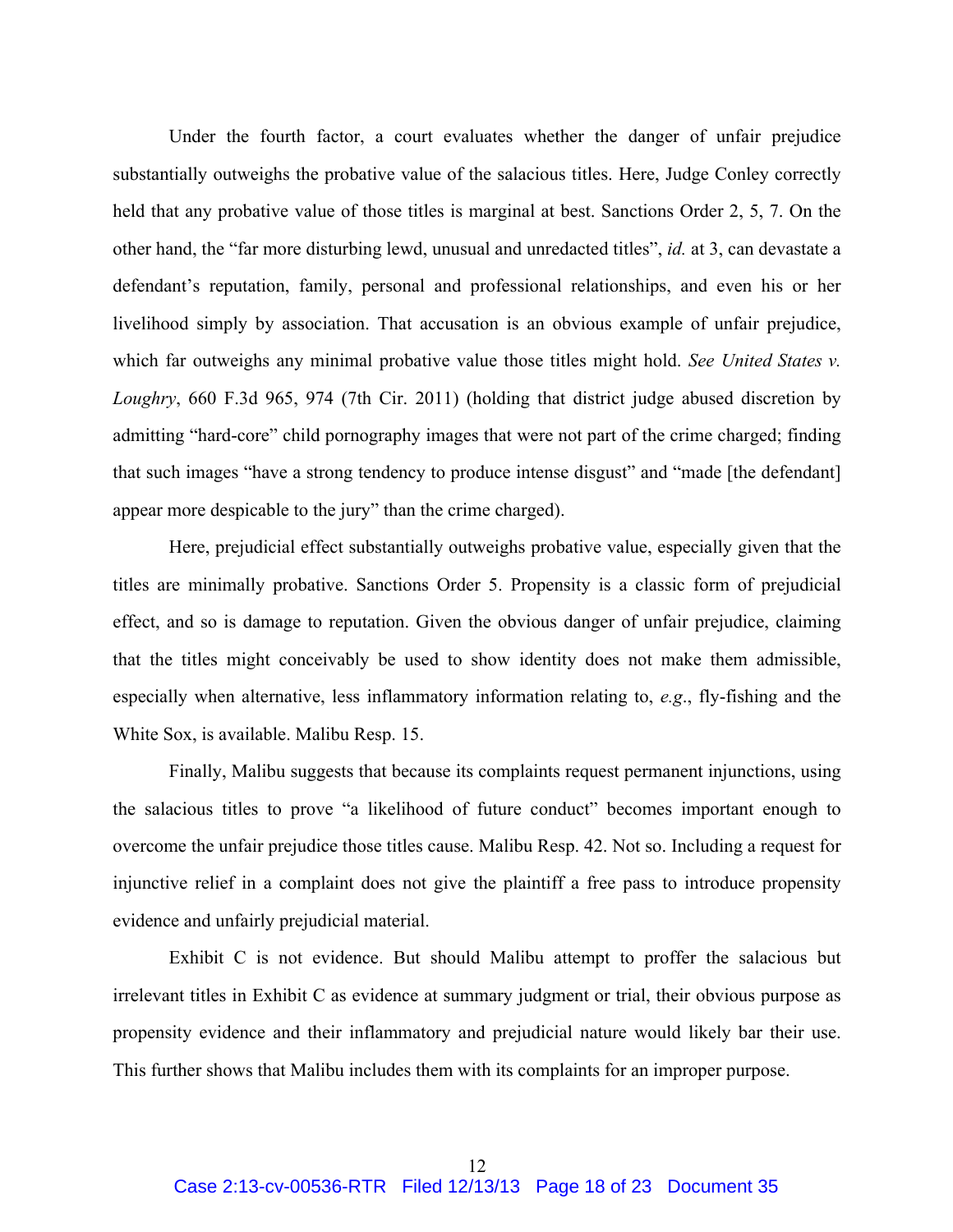### **IV. MALIBU'S ARGUMENTS AND CONDUCT SUGGEST THE TRUE PURPOSE OF INCLUDING THE LASCIVIOUS TITLES.**

Absent any legitimate reason for including irrelevant but embarrassing titles in an exhibit to Malibu's complaints, the true purpose Malibu's tactic becomes obvious: to coerce, "harass and intimidate defendants into early settlements by use of the salacious nature of others' materials, rather than [by] the merit of [Malibu's] own copyright claims." Sanctions Order 2.

Numerous courts have recognized the danger of coercive settlements created by BitTorrent infringement cases concerning pornographic films–including cases brought by Malibu. Magistrate Judge Brown of the Eastern District of New York described why these cases are different from other copyright infringement actions:

It would be unrealistic to ignore the nature of plaintiffs' allegations–to wit: the theft of pornographic films–which distinguish these cases from garden variety copyright actions. Concern with being publicly charged with downloading pornographic films is, understandably, a common theme among the moving defendants. As one woman noted in *K–Beech*, "having my name or identifying or personal information further associated with the work is embarrassing, damaging to my reputation in the community at large and in my religious community." Mtn. to Quash, ¶ 5, DE [7]. Many courts evaluating similar cases have shared this concern. *See, e.g., Pacific Century Int'l, Ltd. v. Does 1-37*, ---F.Supp.2d ----, 2012 WL 1072312, at  $*3$  (N.D. Ill. Mar. 30, 2012) ("the subscribers, often embarrassed about the prospect of being named in a suit involving pornographic movies, settle"); *Digital Sin*, 2012 WL 263491, at \*3 ("This concern, and its potential impact on social and economic relationships, could compel a defendant entirely innocent of the alleged conduct to enter an extortionate settlement") *SBO Pictures*, 2011 WL 6002620, at \*3 (defendants "whether guilty of copyright infringement or not-would then have to decide whether to pay money to retain legal assistance to fight the claim that he or she illegally downloaded sexually explicit materials, or pay the money demanded. This creates great potential for a coercive and unjust 'settlement'"). This consideration is not present in infringement actions involving, for example, popular music downloads.

*In re BitTorrent Adult Film Copyright Infringement Cases*, Nos. 11-3995 (DRH) (GRB), 12- 1147 (JS) (GRB), 12-1150 (LDW) (GRB), 12-1154 (ADS) (GRB), 2012 WL 1570765, at \*10 (E.D.N.Y. May 1, 2012) (collecting cases), *report and recommendation adopted sub nom. Patrick Collins, Inc. v. Doe 1*, 288 F.R.D. 233, 236 (E.D.N.Y. 2012); *see also Malibu Media, LLC*, 2012 WL 5382304, at \*2 ("[T]he potential for abuse is very high. The infringed work is a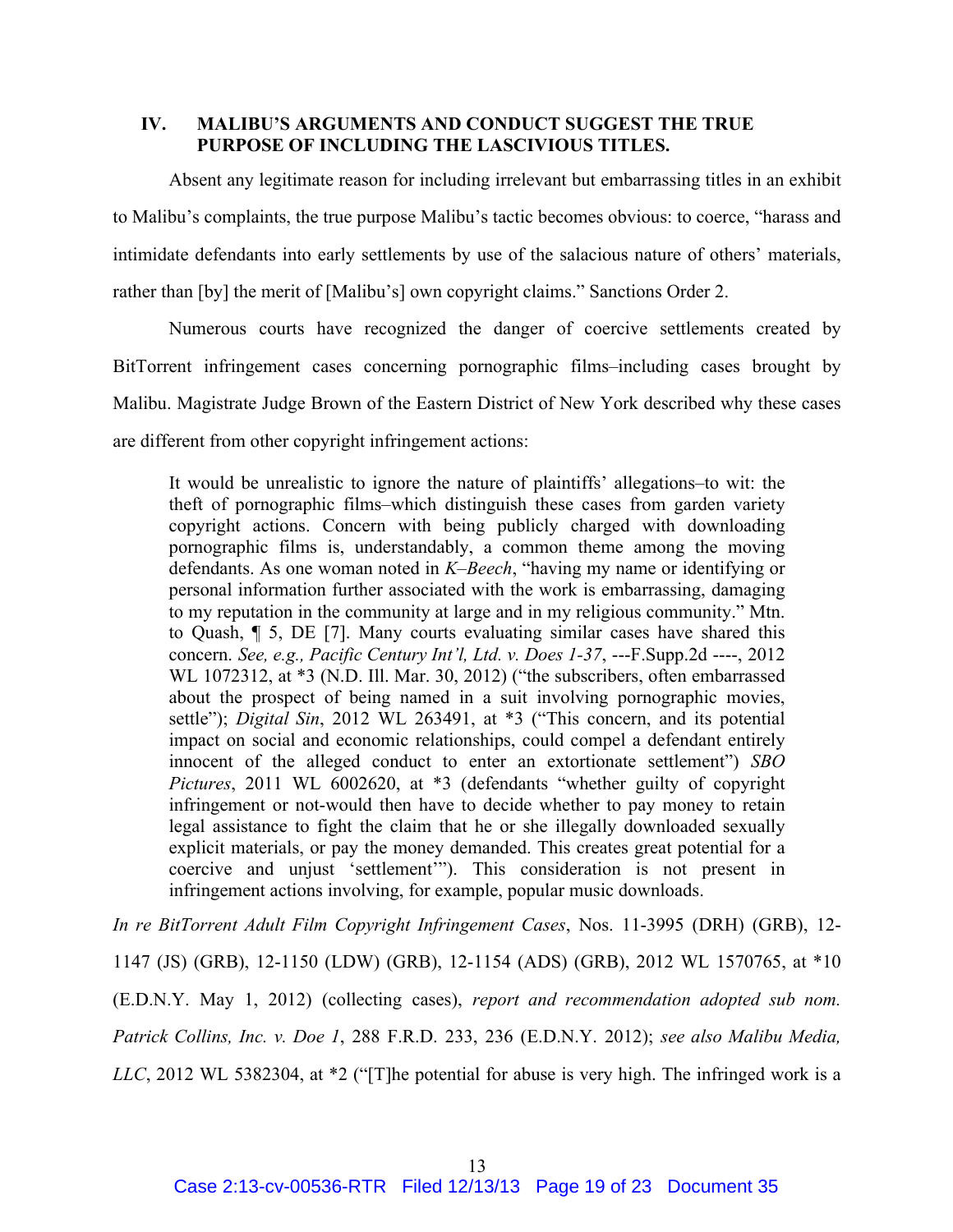pornographic film. To save himself from embarrassment, even if he is not the infringer, the subscriber will very likely pay the settlement price."); *Malibu Media, LLC v. Does 1-23*, 878 F. Supp. 2d 628, 632 (E.D. Va. 2012) (recognizing the danger of "coercing unjust settlements from innocent defendants") (internal quotation marks omitted); *Malibu Media, LLC v. Doe*, No. 3:12 cv-575-J-34TEM, 2013 WL 525352, at \*4 (M.D. Fla. Feb. 13, 2013) (noting that "judges in this and other districts who have exercised their discretion to sever John Doe defendants . . . have generally done so for practical reasons, including . . . the likelihood that joinder will facilitate coercive settlements among the John Doe defendants") (citation omitted); *Malibu Media, LLC* , 2013 WL 870618, at \*7 (noting that public accusations of pornography use "may be used to shame defendants into settlement agreements where they may otherwise have a meritorious defense").

Malibu has used, and continues to use, other tactics in conjunction with the Exhibit C filings to coerce settlements. Malibu files with its complaints an unsigned, non-binding but official-looking discovery request that it calls an "Exculpatory Evidence Request Form" ("Exhibit D"), along with the "Exhibit C" list. *See* Malibu Resp. 16. As with Exhibit C, Malibu gives no legitimate reason for filing an informal discovery request with a complaint. Its likely reason for doing so – rather than sending such a request to defendants confidentially – is to give these non-binding discovery requests the imprimatur of an official court document, leading a frightened and legally unsophisticated Internet subscriber to believe she faces some penalty for refusing to volunteer information to Malibu's counsel.<sup>4</sup>

Malibu claims that "[N]o phone calls or letters have ever been sent to doe defendants soliciting a settlement *in an individual suit* [i.e., in Malibu's more recently filed suits]." Malibu Resp. 26 (emphasis added). Of course, Malibu does contact all defendants and potential defendants at least once – to provide them with a copy of the complaint, accompanied by the salacious Exhibit C and the official-looking but unnecessary "Exculpatory Evidence" form. By

 $4$  The coercive "exculpatory evidence" form is an independent basis for Rule 11(b) sanctions.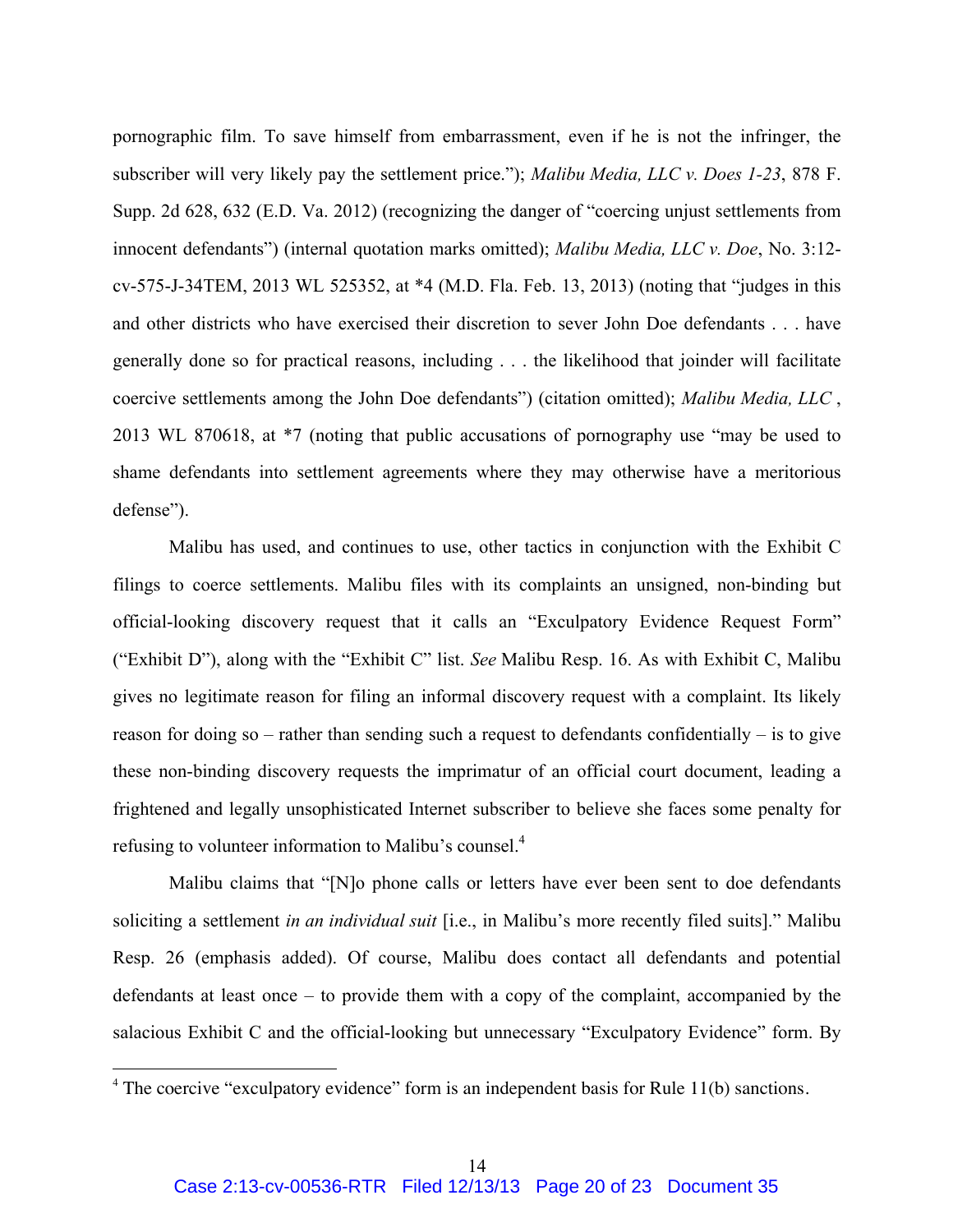sending these documents in lieu of other forms of communication with defendants, Malibu has simply replaced one form of improper coercion with another. The difference between its current and prior practice is the difference between brandishing a weapon and simply saying "That's a nice house you have. Shame if something were to happen to it."

Finally, Malibu's improper purpose for including the salacious titles with its complaints is evident from its disclaimer of any responsibility to avoid including "immaterial, impertinent, or scandalous matter" in its complaints. Malibu Resp. 47; Fed. R. Civ. P. 12(f). Malibu contends that because hypothetical third parties might "suggest[] that this or that file should have also been deleted," Malibu is justified in including unquestionably incendiary and irrelevant material with its complaints and tasking the courts with striking such material *sua sponte* in each case. Malibu Resp. 47. Given that Malibu is filing complaints at a rate of over 900 per year,<sup>5</sup> Malibu's proposed rule would put an incredible burden on the federal courts, and is inconsistent with the principle of judicial economy.

## **V. MALIBU'S ALLEGED CORRECTIVE ACTIONS DO NOT OBVIATE RULE 11 SANCTIONS**

As an initial matter, the Court's ability to seal a pleading after it is filed or strike material from pleadings does not alter a party's duties under Rule 11. After all, once Malibu's complaint is filed and the potential defendant is notified, the shakedown has already been accomplished. *See Szabo*, 823 F.2d at 1077 ("The violation of Rule 11 is complete when the paper is filed."). Accordingly, courts adhere to the "snapshot rule", whereby a "Rule 11 review focuses upon the instant when the picture is taken-when the signature is placed on the document." *Marlin v. Moody Nat'l Bank N A*, 533 F.3d 374, 380 (5th Cir. 2008) (citation omitted). As such, courts consider a party's "past conduct in fashioning Rule 11 sanctions" because the past conduct may indicate "a pattern of activity" or "whether the person has engaged in similar conduct in other litigation." *Vollmer v. Publrs. Clearing House*, 248 F.3d 698, 710 (7th Cir. 2001) (quoting *Pope* 

 $5$  As shown by a federal court PACER search for Malibu Media, LLC as plaintiff for cases filed in the last 12 months.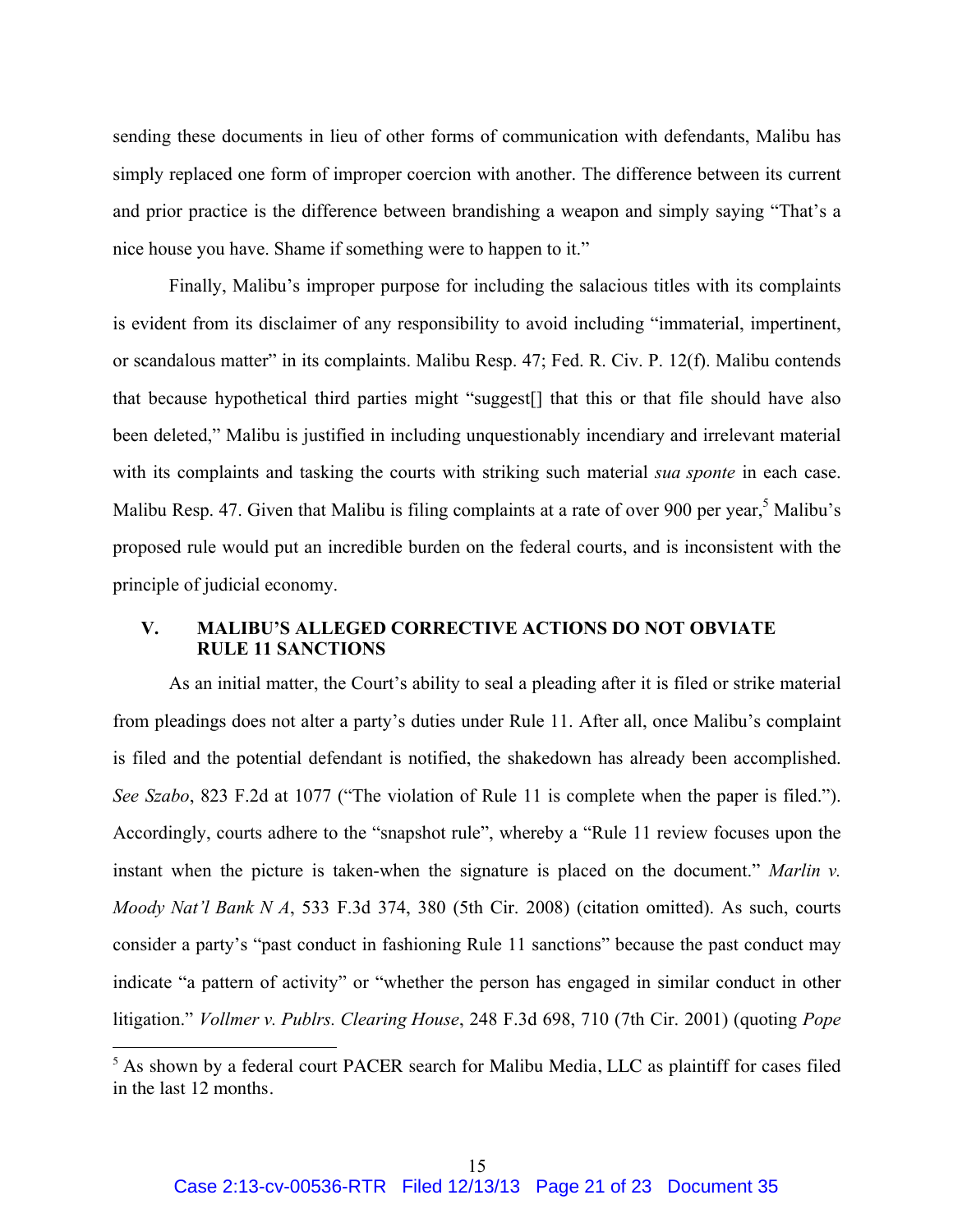*v. Federal Exp. Corp.*, 49 F.3d 1327, 1328 (8th Cir. 1995)). Here, though Malibu has offered to take some corrective action—moving to seal the salacious material (but not striking it from the docket)—Malibu cannot unring the Exhibit C bell. The damage has already been done. In examining Malibu's conduct at the time it filed the Complaint, Malibu has violated Rule 11.<sup>6</sup>

In summary, Malibu's tactics, the explanations it provides for those tactics, and the observations of many federal courts about similar tactics all point to the true purpose behind Exhibit C. And the true purpose is exactly why Judge Conley was correct to issue sanctions.

### **VI. CONCLUSION: THE COURT CAN JUSTIFIABLY CONCLUDE MALIBU INCLUDES EXHIBIT C TO HARASS AND COERCE SETTLEMENT**

Judge Conley recognized that "[s]anctions are an extreme measure in any case." Sanctions Order 9. All of Malibu's stated reasons for including a list of irrelevant lewd titles with its complaints fail – there is simply no legitimate reason to attach such matters to a complaint for copyright infringement. Malibu's explanations, and its conduct of litigation, strongly suggest a purpose to harass, embarrass, and obtain quick cash settlements regardless of merit. While copyright owners have a right to enforce their copyrights, they must follow the same rules and observe the same standards of conduct as all other federal litigants. Malibu has transgressed those rules and standards, and its counsel was properly sanctioned by Judge Conley in a wellreasoned opinion that this Court properly found persuasive. Accordingly, Malibu and its counsel should be sanctioned under Federal Rule of Civil Procedure 11(b) in this court for the same reasons.

<sup>6</sup> Malibu has filed almost 200 cases since it was sanctioned on September 10, 2013. While it claims to have instructed its counsel nationwide to never file Exhibit C with a complaint again, Malibu Resp. 37, complaints filed after the Wisconsin sanctions order contained Exhibit C. *See e.g. Malibu Media LLC v. Doe*, No. 13-cv-02710 (D. Md. filed Sept. 15, 2013). Malibu also claims to have taken "corrective action" in certain jurisdictions,, Malibu Resp. 37, but omits to mention that it has not taken any action in other jurisdictions. *See e.g*. *Malibu Media LLC v. Doe*, No. 13-cv-00891 (W.D. Mich. filed Aug. 19, 2013). Nor has it taken action in all the cases in the claimed jurisdictions. *See, e.g*,*. Malibu Media LLC v. Doe*, No. 13-cv-04663 (D.N.J. filed Aug. 2, 2013); *Malibu Media LLC v. Doe*, No. 13-cv-00911 (N.D. Ill. filed Feb. 5, 2013).